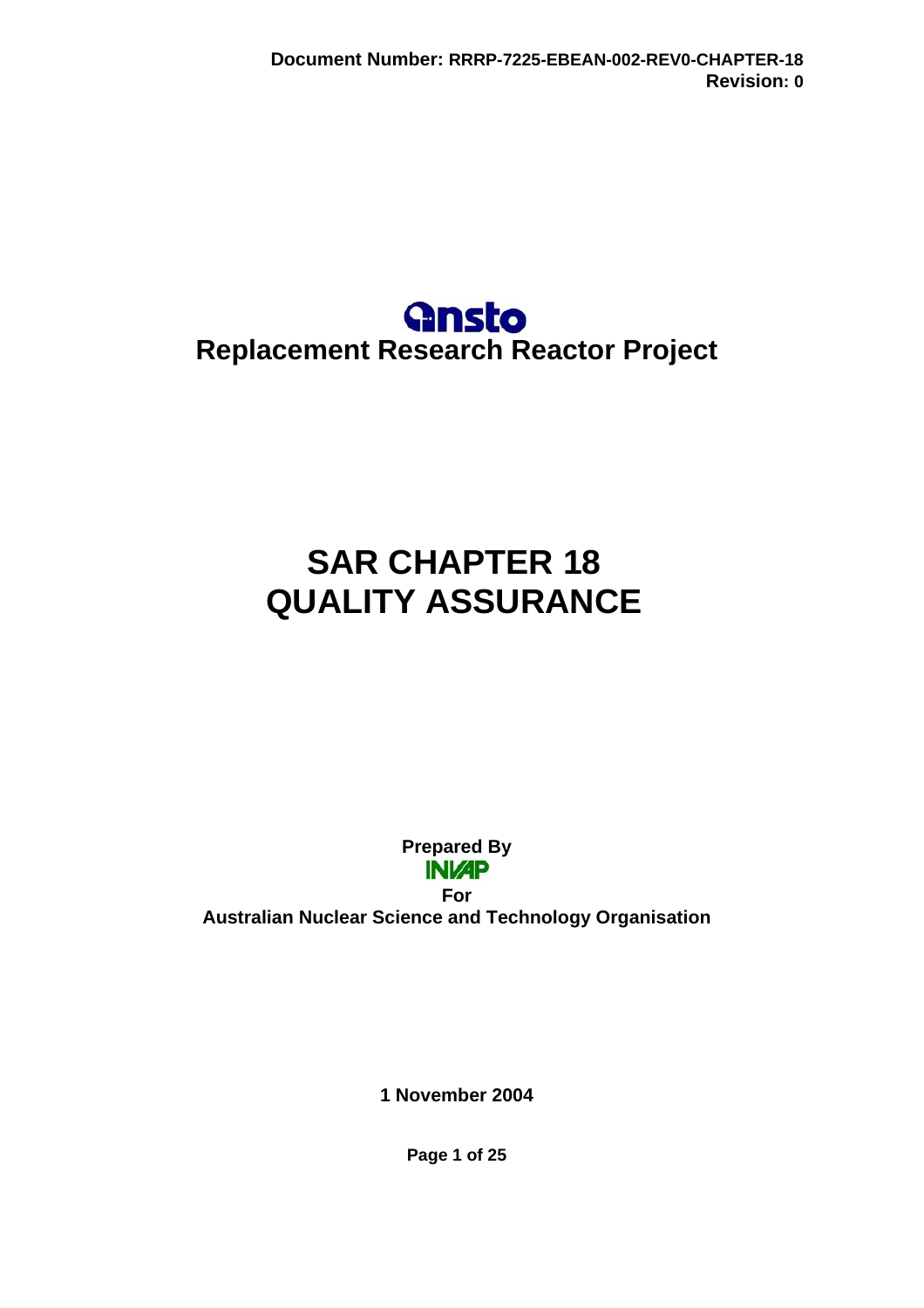| <b>ANSTO</b>                       |                                                                               | Document N°: RRRP-7225-EBEAN-002-Rev0-<br><b>CHAPTER-18</b><br>Revision: 0 |                                      |           |
|------------------------------------|-------------------------------------------------------------------------------|----------------------------------------------------------------------------|--------------------------------------|-----------|
| <b>Replacement Reactor Project</b> |                                                                               | Document Title: SAR - CHAPTER 18, Quality<br>Assurance                     |                                      |           |
| <b>REVISION SHEET</b>              |                                                                               | Ref No:                                                                    |                                      |           |
|                                    |                                                                               |                                                                            | Print name, date and sign or initial |           |
| Revision                           | <b>Description of Revision</b>                                                | Prepared                                                                   | Checked/<br>Reviewed                 | Approved  |
| $\overline{0}$                     | Original issue for public release                                             | <b>RG</b>                                                                  | <b>GW</b>                            | <b>GW</b> |
|                                    |                                                                               |                                                                            |                                      |           |
|                                    |                                                                               |                                                                            |                                      |           |
|                                    |                                                                               |                                                                            |                                      |           |
| Notes:                             | 1. Revision must be verified in accordance with the Quality Plan for the job. |                                                                            |                                      |           |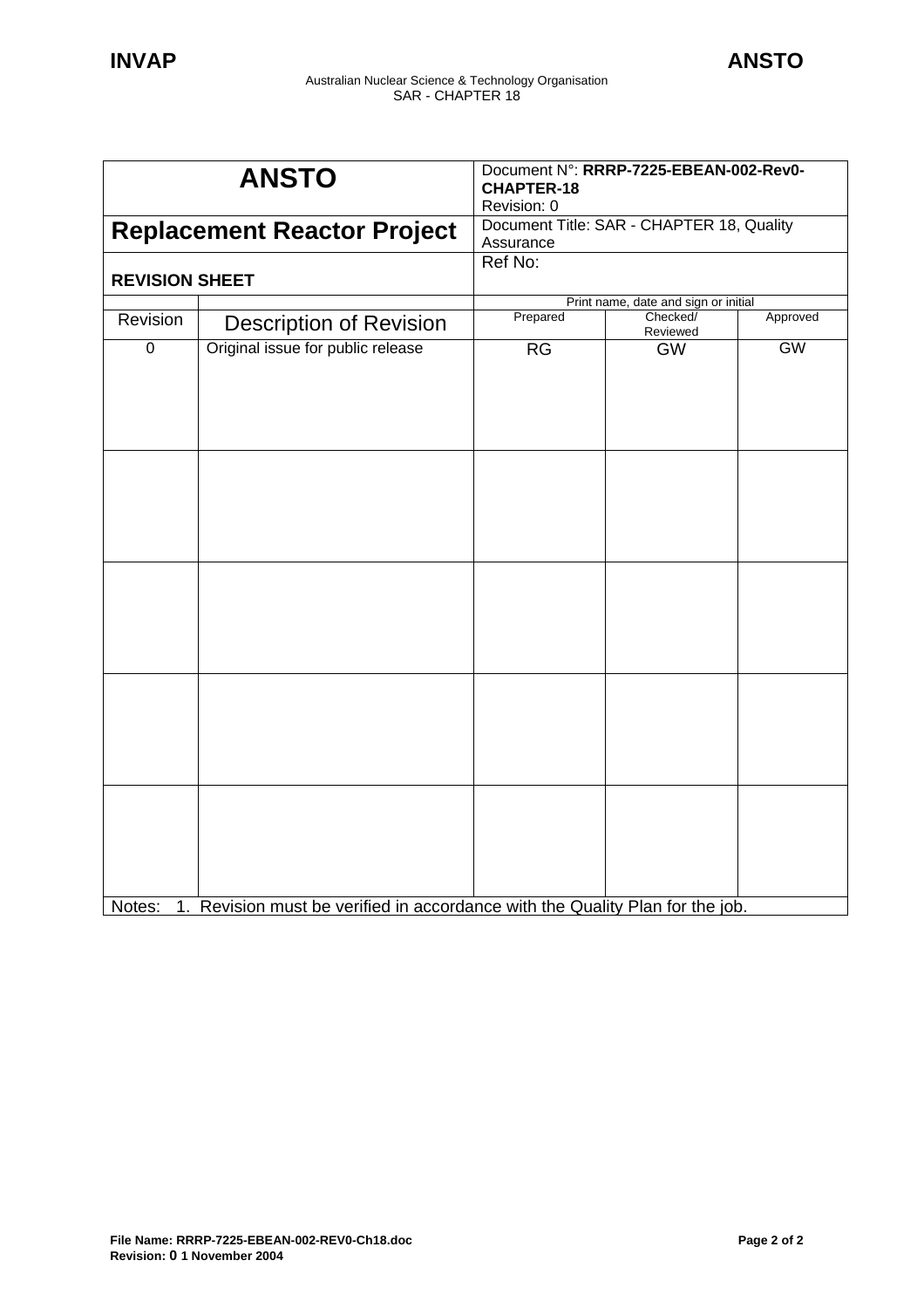## **TABLE OF CONTENTS**

### **18 QUALITY ASSURANCE**

### **18.1 Introduction**

### **18.2 Status of Quality Assurance Programs**

- 18.2.1 ANSTO
- 18.2.2 INVAP
- 18.2.3 Ongoing Auditing of Programs
	- 18.2.3.1 Internal Audits
	- 18.2.3.2 External Audits
	- 18.2.3.3 Surveillance Audits

### **18.3 Quality Assurance Organisation**

- 18.3.1 ANSTO
- 18.3.2 INVAP
- 18.3.3 Organisational and QA Arrangements During Commissioning

### **18.4 Reactor Facility Operational Phases**

- 18.4.1.1 Stage B1, B2 and C Commissioning Stages
- 18.4.1.2 Contract Performance Demonstration Tests
- 18.4.1.3 Parallel Operations with HIFAR
- 18.4.1.4 Routine Operation
- 18.4.1.5 Reactor Facility Quality Management System
- 18.4.1.6 Preparation of Commissioning and Operations Documentation

### **18.5 Reactor Facility Quality Management System**

- 18.5.1 Documentation System Design
- 18.5.2 Documentation System Development and Review Process
- 18.5.3 Documentation System Attributes

### **18.6 Summary**

*End of Table of Contents*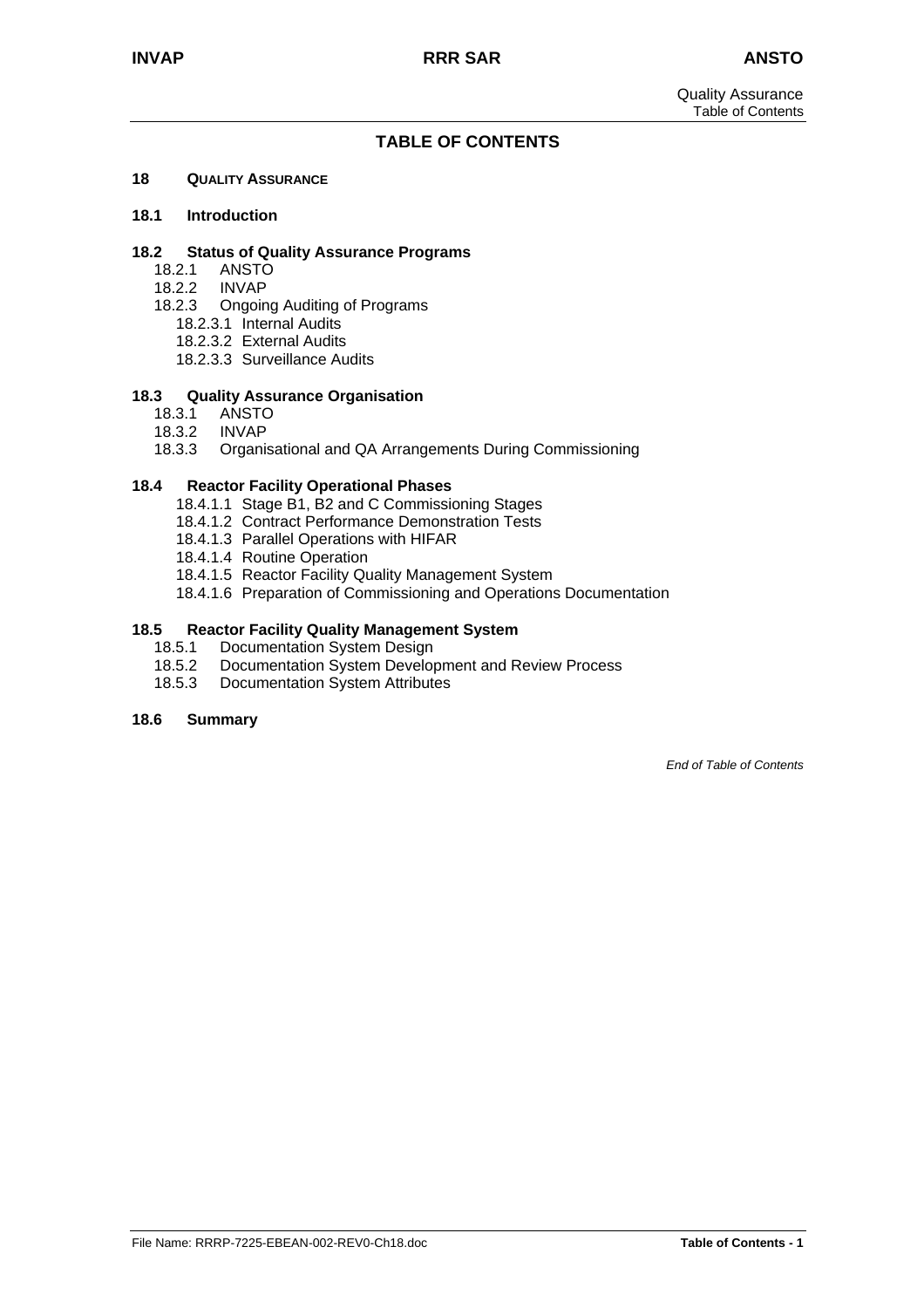# **18 QUALITY ASSURANCE**

### **18.1 INTRODUCTION**

The Objectives of Chapter 18 are:

- 1. To demonstrate the existence, extent and (with the exception of the Reactor Facility Quality Management System yet you be implemented) effectiveness of the quality assurance arrangements which underpin the activities undertaken leading up to, and during, the period covered by the proposed Facility Licence, Operating Authorisation, including Stage B1, B2 and C Commissioning, the conduct of Contract Performance Demonstration Tests (CPDT), and the parallel operation with HIFAR.
- 2. To establish the organisational arrangements in effect during commissioning and CPDT.
- 3. To establish the framework for transition following the completion of all commissioning and testing activities to the normal, ongoing operational arrangements.

Safety categorisation and quality level classification are used with regard to the Reactor Facility items and systems of importance to safety. This is part of a graded approach to the QA program based on the contributions of items, services and processes to Nuclear Safety, as emphasised in IAEA Safety Guide Q13. The extent of design review, inspection and testing is also graded in similar fashion.

This Chapter updates and extends the information provided regarding Quality Assurance in the Preliminary Safety Analysis Report (PSAR). Its scope includes the Quality Assurance related activities of the ANSTO Replacement Research Reactor Project (RRRP), and INVAP for all phases of commissioning and CPDT, and those of the ANSTO Operating Group for Stage B Commissioning onwards and into routine operation. The Quality Systems of the RRRP and INVAP will continue until the completion of the CPDT; the Reactor Facility Quality Management System will be implemented from commencement of Stage B1 Commissioning and will continue for the life of the facility. That is, the Quality Systems of the RRRP and INVAP will overlap with that of the Reactor Facility from the commencement of Stage B1 Commissioning to the completion of the CPDT. INVAP will ensure that any effort required by subcontractors during the commissioning and testing process will be covered by appropriate quality arrangements. At completion of CPDT, this Chapter will be revised and reissued to eliminate information relevant to the RRRP, commissioning and CPDT, leaving only information relevant to the Reactor Facility Quality Management System (QMS) applicable to ongoing operation.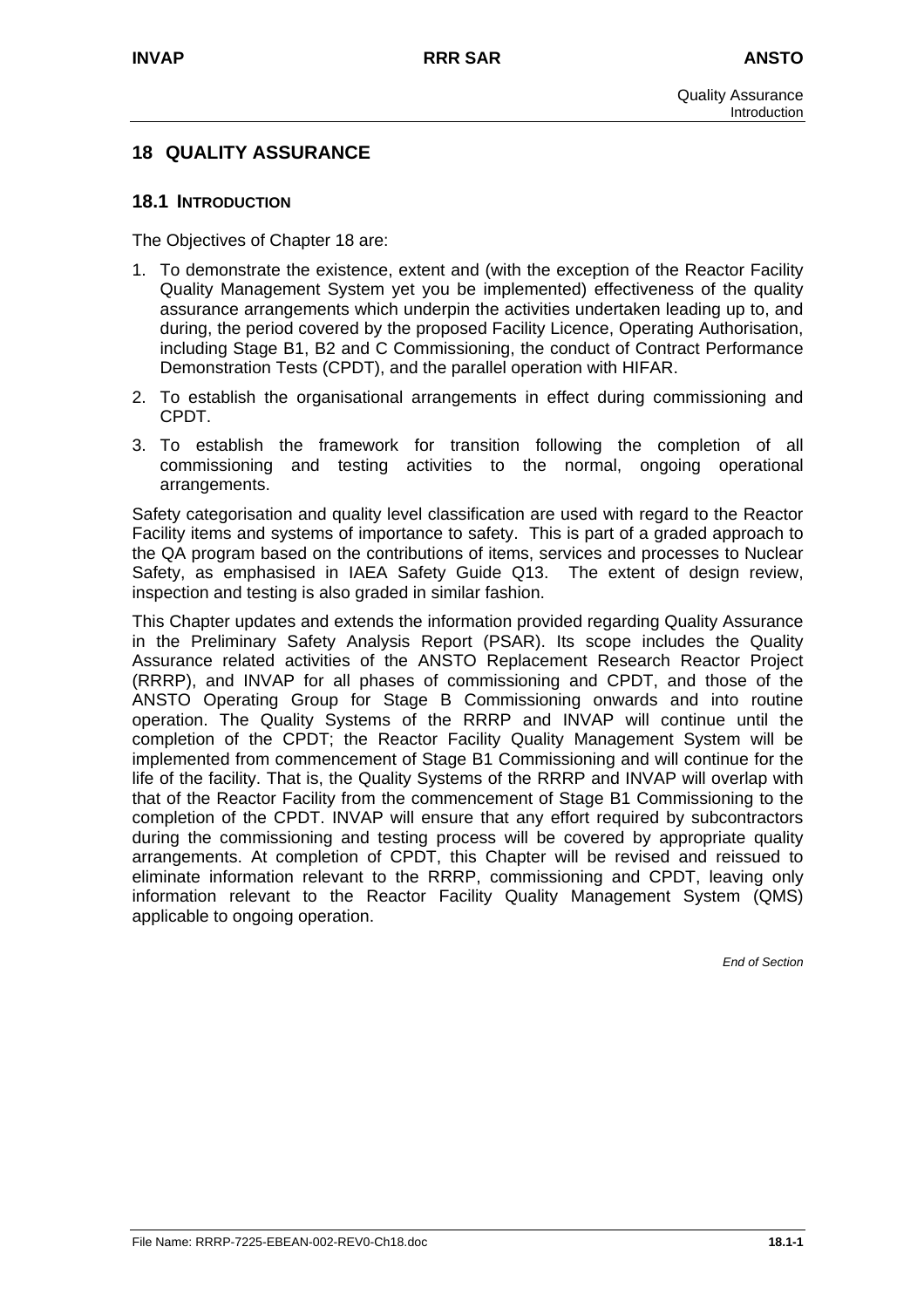## **18.2 STATUS OF QUALITY ASSURANCE PROGRAMS**

# **18.2.1 ANSTO**

ANSTO is the Principal in its Contract with INVAP (Contractor), for the design, construction, commissioning and performance demonstration of the Replacement Research Reactor Facility (the Reactor Facility).

ANSTO is also the intended Operator of the Reactor Facility subject to the granting of the appropriate licences by Australian Radiation Protection and Nuclear Safety Agency (ARPANSA).

ANSTO established a dedicated Project Management Core Team (PMCT) to project manage its responsibilities in relation to the conduct of the Contract, and the achievement of both the Construction and Operating Authorisations for the Reactor Facility.

Immediately following Contract award, the PMCT developed a dedicated Quality Management System, (ANSTO Replacement Research Reactor Project Quality System), for the construction phase of the project. A program of internal and external audits has been established, and is being conducted to maintain quality assurance certification throughout the construction of the Reactor Facility.

The ANSTO RRRP Quality Management System was initially certified to AS/NZS ISO 9001:1994 "Quality systems-Model for quality assurance in design, development, production, installation and servicing". The System was subsequently updated and recertified to ISO 9001:2000.

This certification covers the Quality Management System for all phases of the Project Management of the RRRP.

Surveillance audits continue to be conducted on the system on a 6 monthly basis and this audit arrangement will be maintained until completion of the CPDT. The HIFAR Quality Management System, was certified to AS/NZS 9001 in 1996, and recertified in 1999 and 2003. This system has provided the general framework for ANSTO's knowledge base of managing research reactor operation under an accredited Quality System and, in addition to a number of other sources, was drawn upon in the development of the Reactor Facility QMS, which is described in detail later in this Chapter. The HIFAR QMS is also the system under which some of the personnel have trained and been accredited and operated HIFAR. These personnel will support the commissioning and operation of the Reactor Facility.

### **18.2.2 INVAP**

INVAP is the Contractor (with ANSTO as the Principal) for the design, construction and commissioning of the Reactor Facility and has a Quality Management System certified to ISO 9001:1994 by Bureau Veritas Quality International in November 1999, and subsequently to ISO 9001:2000.

This certification covers the Design, Construction and Commissioning of Nuclear Research Reactors, Low Power Nuclear Reactors and Auxiliary Nuclear Facilities.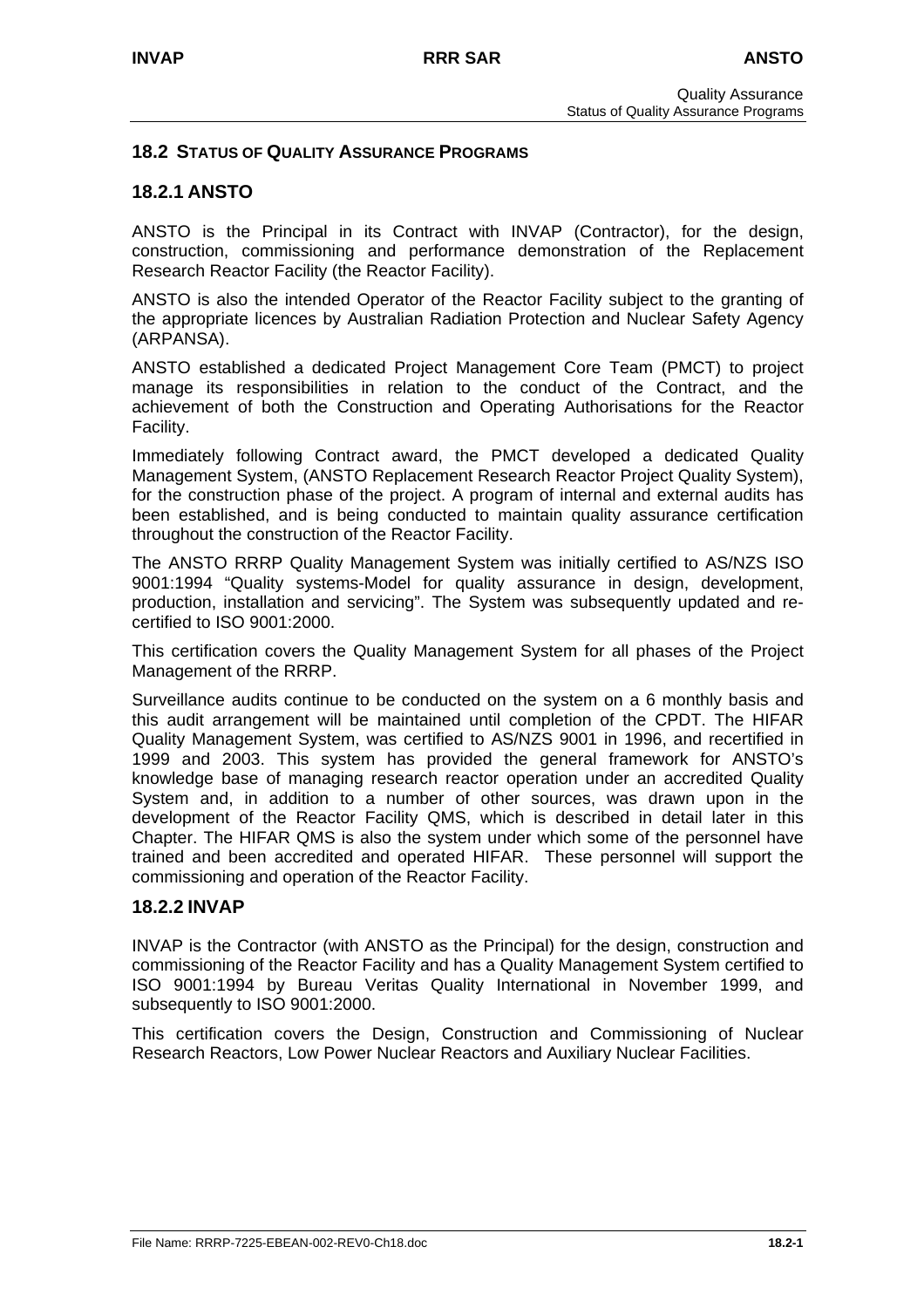# **18.2.3 Ongoing Auditing of Programs**

### **18.2.3.1 Internal Audits**

All three organisations undertake regular internal audits on their quality assurance programs.

In the case of ANSTO, internal audits will continue to be undertaken on a half yearly basis by suitably qualified ANSTO personnel not directly associated with the project.

In the case of INVAP, internal audits are conducted once every three to four months by its quality division.

### **18.2.3.2 External Audits**

ANSTO and INVAP commission regular external audits on their quality assurance programs.

In the case of ANSTO, external audits will continue to be undertaken by a JAS-ANZ approved organisation, following the usual audit cycle of 6 monthly surveillance audits.

In the case of INVAP, periodic external audits will continue to be undertaken by an appropriate organisation.

### **18.2.3.3 Surveillance Audits**

An appropriate organisation has undertaken 6 monthly Surveillance Audits of the ANSTO RRRP Quality System. This process will continue until completion of the CPDT. ANSTO will continue to invite ARPANSA to attend each audit as an observer. Under the provisions of the Contract, ANSTO is able to undertake surveillance of INVAP's execution of the Project Quality Assurance Program (PQAP), on an annual basis or more often if deemed necessary by ANSTO.

All of these INVAP Audit Reports, together with evidence from INVAP that the necessary corrective actions arising from the audits have been implemented, have been provided to ARPANSA. ARPANSA has also been invited to attend each audit as an observer. This process will continue until completion of the CPDT.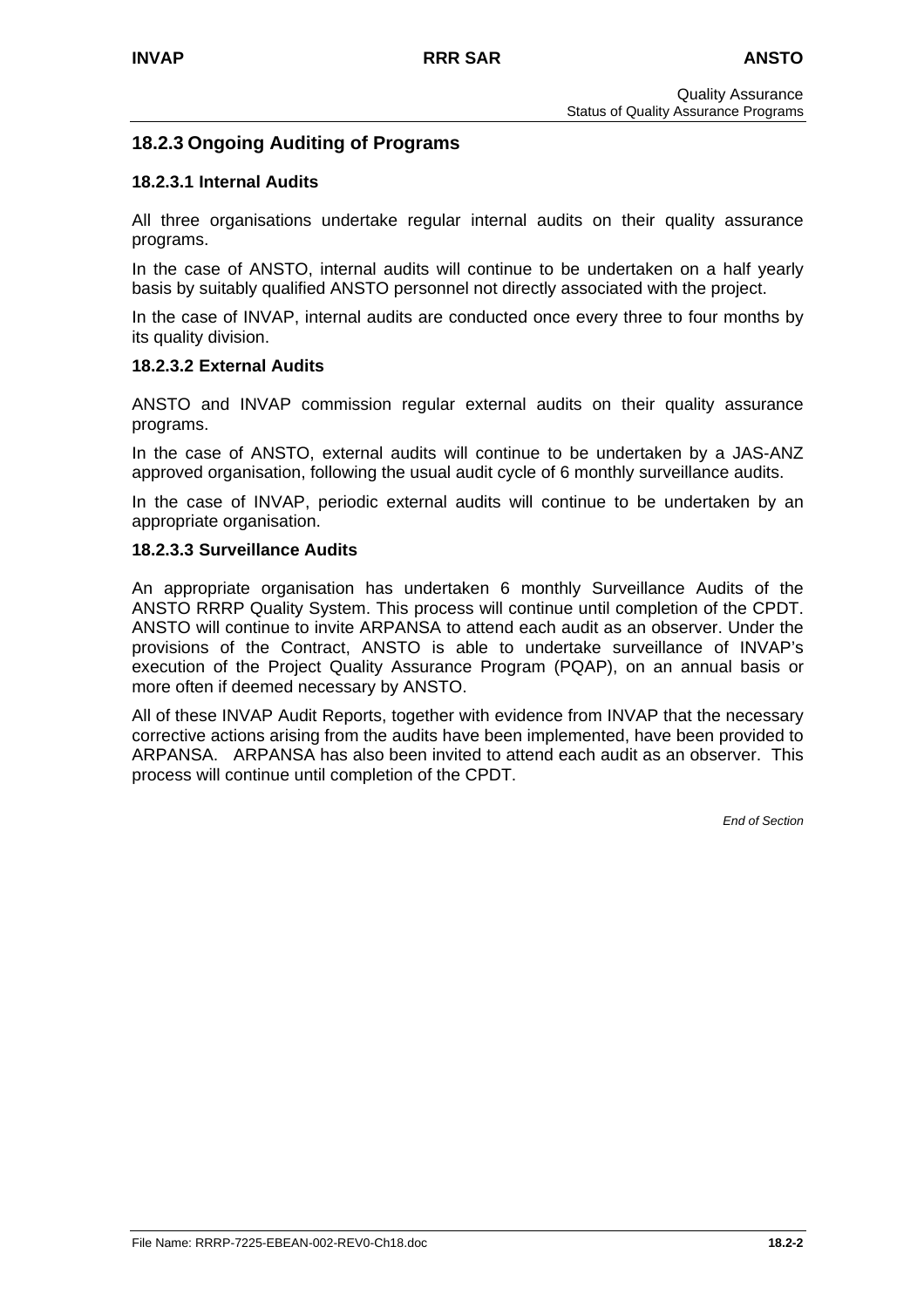# **18.3 QUALITY ASSURANCE ORGANISATION**

# **18.3.1 ANSTO**

ANSTO has established its dedicated RRRP Quality System for the period from Contract award (July 2000) and through the successive phases of the project.

The Project Manager for the execution of the Contract with INVAP, and for the overall administration of the cost, schedule and performance of the Reactor Facility project until commissioning and performance demonstration testing have been completed, is responsible for ANSTO's compliance with, and maintenance of, the Quality System. The overall ANSTO project organisation is shown in Figure 18.3/1.

The PMCT Quality Coordinator reports directly to the Project Manager on matters relating to the day to day administration of the quality system, and has the responsibility to promote any amendments required to the quality system to maintain its relevance and certification throughout all stages of the life cycle of the project.

The PMCT Quality Coordinator has the responsibility to:

- a) establish and maintain RRRP Quality Procedures throughout the Contract;
- b) resolve Quality System issues by initiating, recommending or providing solutions and verifying the implementation of the solutions, on an ongoing basis;
- c) regularly evaluate the effectiveness of the RRRP Quality System and maintain, monitor and continually improve the RRRP Quality System. This includes the planning and conduct of internal Quality Audits on an ongoing basis.

# **18.3.2 INVAP**

INVAP has established a Project Quality Assurance Program specifically for the design, construction and commissioning of the Reactor Facility. The Program is managed by the Quality Assurance and Environmental Manager, who is responsible to the Project Director for its implementation. The Quality Assurance and Environmental Manager ensures that QA requirements under the Contract are imposed on all sub-contractors.

The INVAP Quality Assurance and Environmental Manager has:

- a) ensured the correct implementation of the Project Quality Assurance Program, Quality Plans, General and Specific Procedures to meet the requirements of the project;
- b) allocated project staff to perform inspection duties;
- c) ensured that subcontractors fulfil their quality system obligations;
- d) participated in meetings called to discuss quality issues;
- e) identified and documented quality system problems;
- f) updated the Project Quality Assurance Program;
- g) reviewed and approved Inspection and Test Plans;
- h) prepared and submitted regular quality system reports.

### **18.3.3 Organisational and QA Arrangements during Commissioning**

The functional organisational arrangements which will be in place during commissioning are identified in the Commissioning Plan and the specific arrangements concerning Quality Assurance are identified in the Commissioning QA Plan (CQAP). Both of these documents have been prepared by INVAP with appropriate input from ANSTO. ANSTO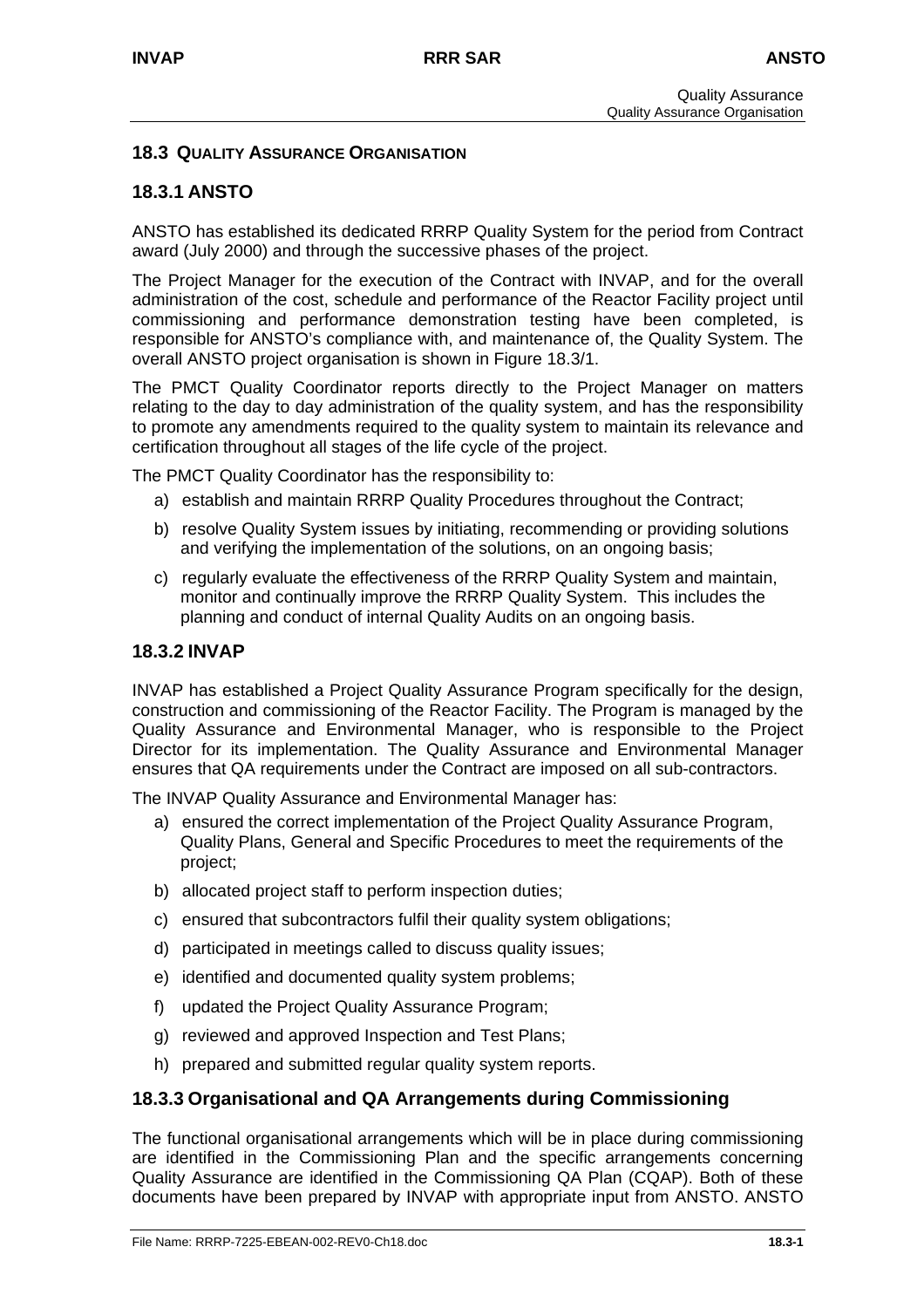staff participating in any stage of Commissioning will be trained as required by the Commissioning Plan. Commissioning activities are discussed in Chapter 15.

Figure 18.3/1 depicts the organisational structure and team composition during commissioning. Figures 18.3/2 and 3 depict the functional relationships between these organisational elements during Commissioning Stages B1, B2 and C, and CPDT, respectively.

The CQAP provides the overall framework for the arrangements for the management, performance and assessment of the commissioning. The CQAP also provides the means to ensure that work is suitably planned, correctly performed and properly assessed. The Plan describes the system which controls the development and implementation of the commissioning process. The provisions of the plan are based on the following three functional categories: management, performance and assessment:

- a) Management provides the means and support to achieve objectives;
- b) People performing the work achieve quality; and
- c) The effectiveness of management processes and work performance is assessed.

In particular, the CQAP identifies the organisational structure, roles and functional responsibilities, authority, lines of reporting and communication, qualification of Quality Assurance personnel, and work processes and the conduct of testing during commissioning. It addresses modifications and changes and the associated configuration control requirements, component and system maintenance, control of measure and test equipment and the control of documentation and test results. It also addresses training and qualification of personnel, radiation and industrial safety, security and emergency planning and preparedness.

The CQAP is documented in procedures. The procedures address all applicable quality assurance requirements specified in the Plan. The Plan ensures that verification during commissioning of compliance with the quality requirements is carried out by qualified personnel who are not directly responsible for performing commissioning activities. Measures have been established under the CQAP to identify, report, review, deal with, control and document items, activities and services that do not conform to requirements. A history of all non-conformances and the resulting corrective actions will be maintained by the Commissioning QA Officer. The CQAP requirements will be communicated to the staff of the commissioning organisation. Controls will be established to ensure that commissioning activities meet established requirements and perform as specified. The commissioning QA procedures and instructions will be replaced by those corresponding to the operation phase.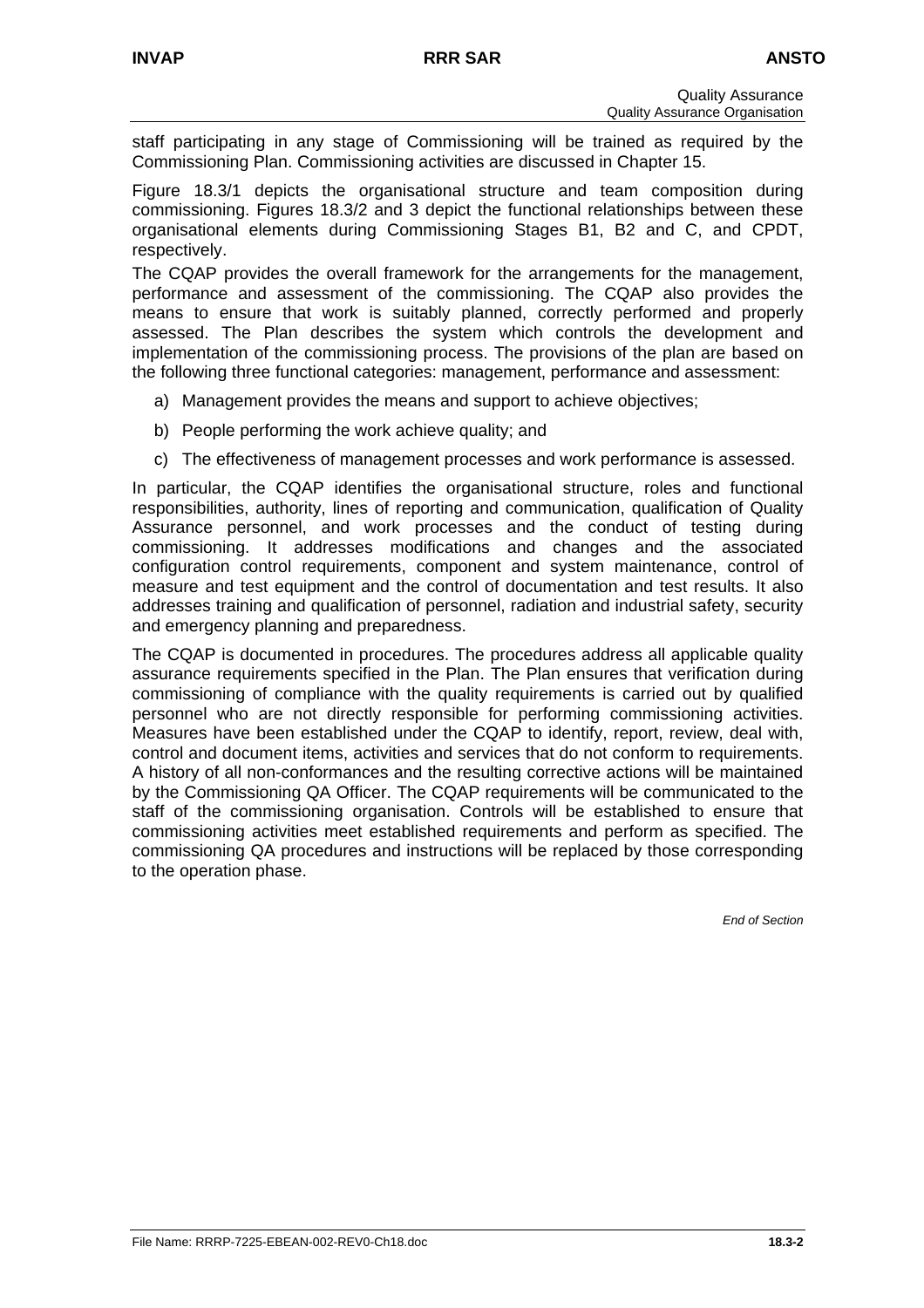



File Name: RRRP-7225-EBEAN-002-REV0-Ch18.doc **Figure 18.3/1 -**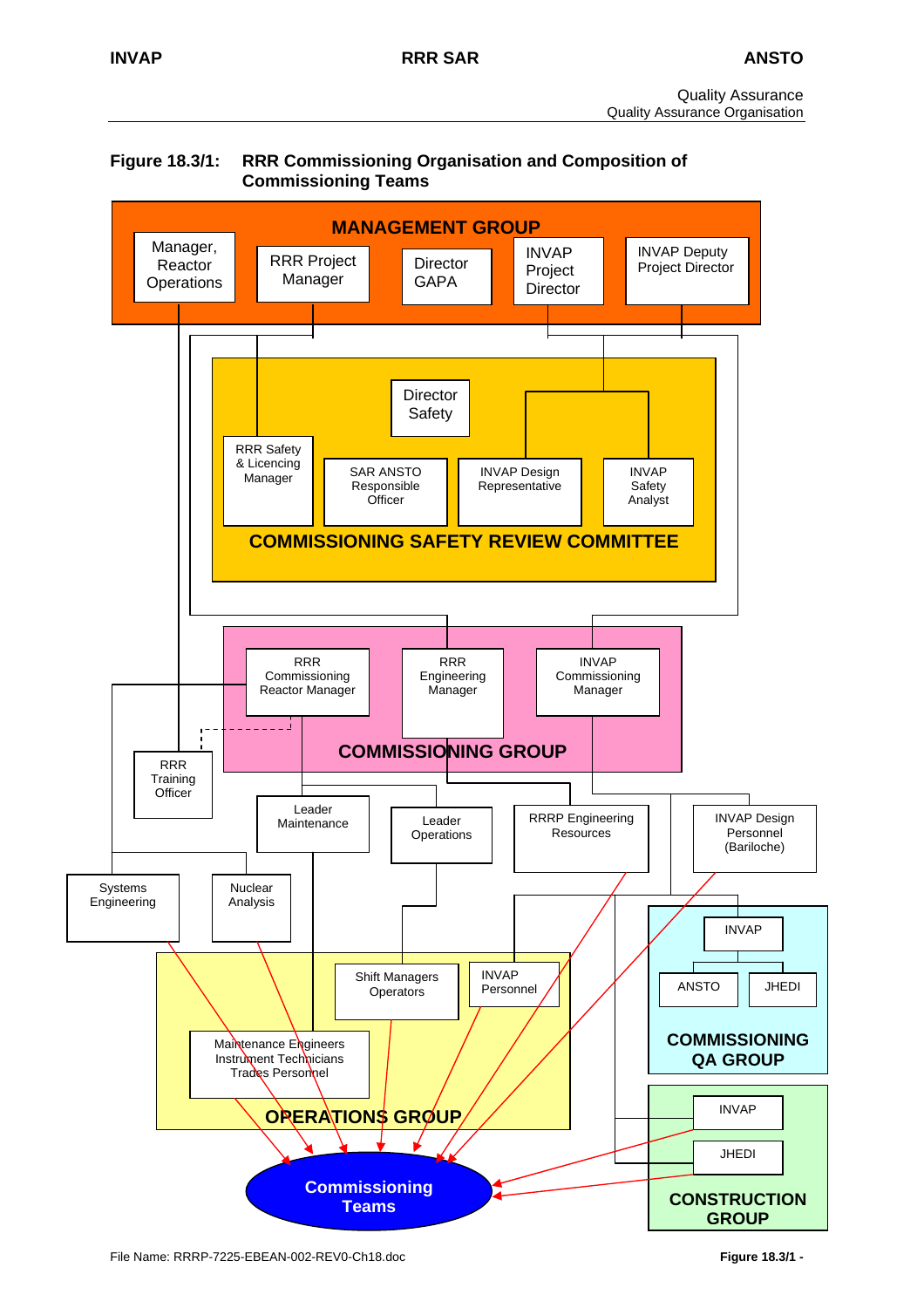Quality Assurance Quality Assurance Organisation

# **Figure 18.3/2: RRR Project Commissioning Functional Organisation Chart – Stages B1, B2 and C**

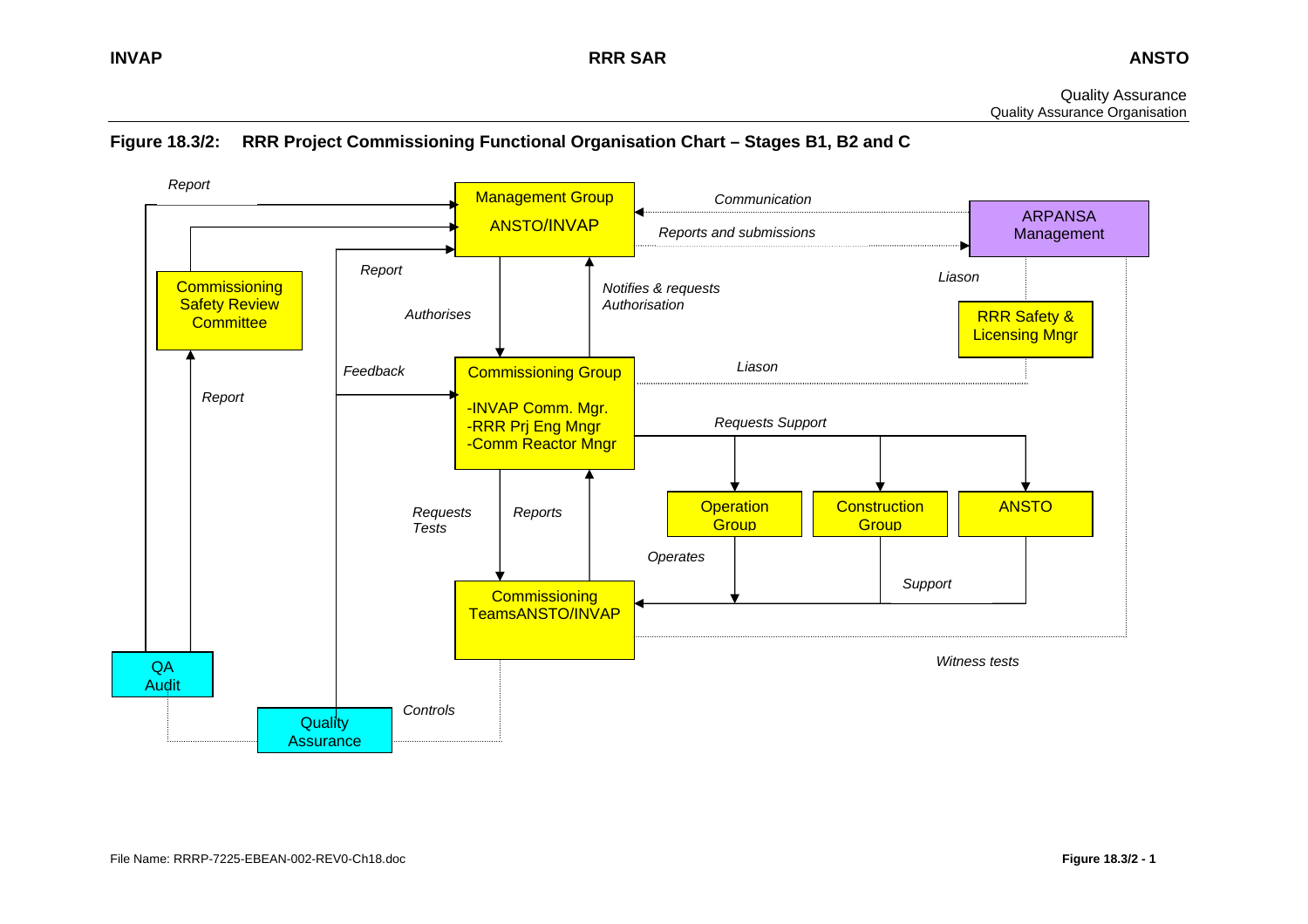

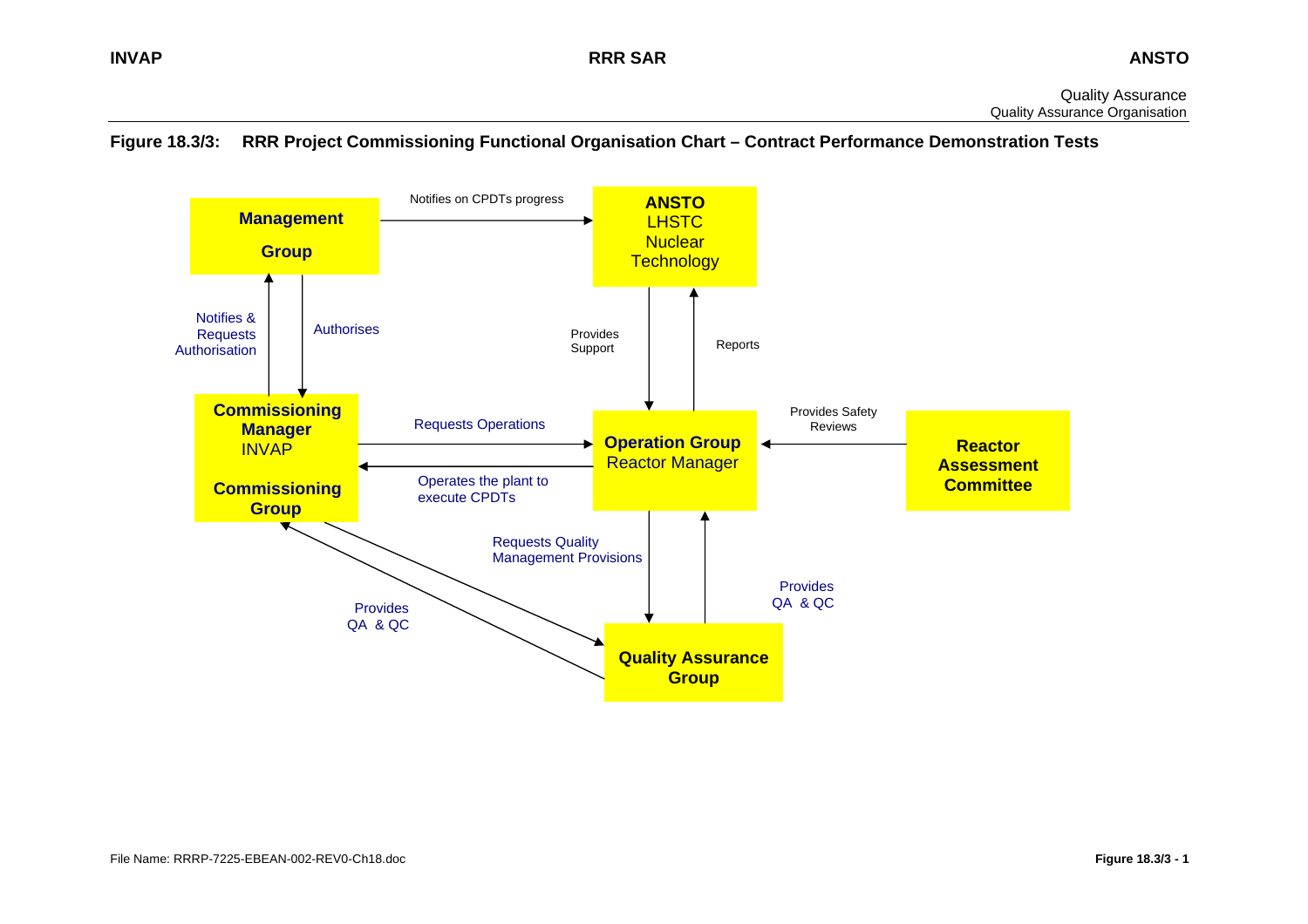# **18.4 REACTOR FACILITY OPERATIONAL PHASES**

### **18.4.1.1 Stage B1, B2 and C Commissioning Stages**

Facility operation, including performance of all activities required by the Commissioning Plan, will be covered by the Reactor Facility QMS. Project activities relating to systems testing, recording of results and reporting will be covered by the RRRP and INVAP QMS'.

### **18.4.1.2 Contract Performance Demonstration Tests**

Facility operation, including performance of all activities required by the Commissioning Plan, will be covered by the Reactor Facility QMS. Project activities relating to systems testing, recording of results and reporting will be covered by the RRRP and INVAP QMS'.

### **18.4.1.3 Parallel Operations with HIFAR**

HIFAR will continue to be operated by the existing ANSTO reactor operating organisation for the duration of the RRR Project. This operation is covered by the HIFAR Quality Management System, which is certified to AS/NZS 9001:2000. Some experienced HIFAR personnel who will provide support for operation have been trained in the use of this system. They and other personnel will also be trained in the application of the Reactor Facility QMS. These systems are based on the common quality standard and operational safety principles. In either case, specific training is undertaken as required by the respective Quality Management Systems and will be appropriately implemented during operation of each facility.

### **18.4.1.4 Routine Operation**

Routine operation of the Reactor Facility will essentially commence at the commencement of the CPDT, notwithstanding that measurements will be undertaken to confirm facility performance. This operation will be covered by the Reactor Facility QMS. CPDT activities themselves will be covered by the RRRP Quality System as described above and this system will cease to be applicable to the Reactor Facility from the conclusion of the CPDT. From this time forth, activities at the Reactor Facility will be covered by a single Quality System, namely the Reactor Facility QMS.

### **18.4.1.5 Reactor Facility Quality Management System**

The existing ANSTO reactor operating organisation, suitably retrained, will eventually assume full responsibility for operating and maintaining the Reactor Facility. Organisational changes will therefore be made to accommodate the transition from operating HIFAR alone, to operating HIFAR and the Reactor Facility in parallel, and finally to operating the Reactor Facility alone.

The Reactor Facility Quality Management System (QMS) will be externally certified to assure compliance with AS/NZS 9001 as part of the ANSTO organisation-wide certification to that standard. ANSTO has organisation-wide certification to AS/NZS 14001 and this certification will be maintained to comply with the requirements of the ARPANSA Standard Licence Conditions.

Details of the Reactor Facility QMS are provided below.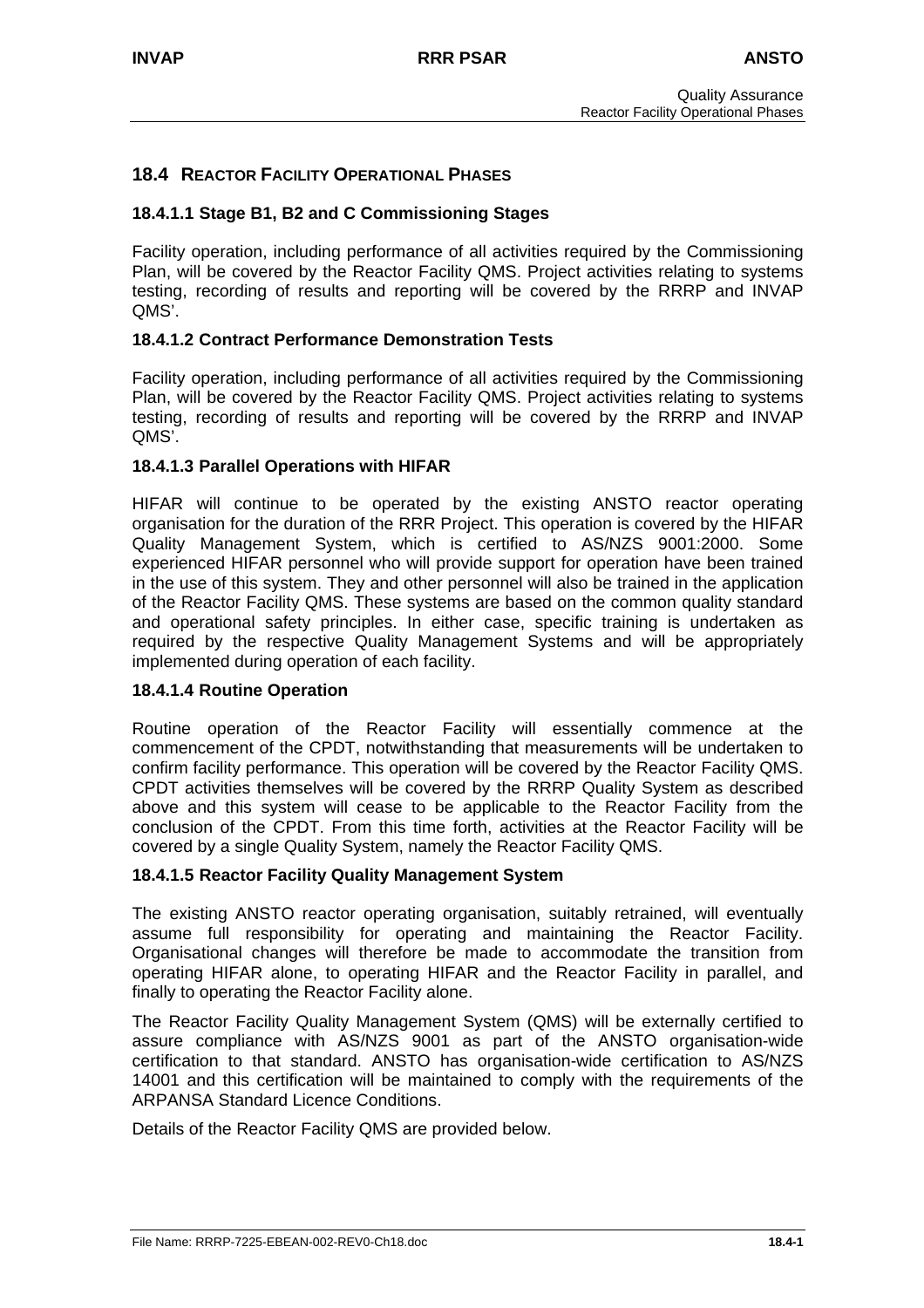## **18.4.1.6 Preparation of Commissioning and Operations Documentation**

INVAP has the responsibility under the Contract to prepare all commissioning and operations related documentation for approval by ANSTO.

There are however a number of important aspects to this process which relate to the involvement of ANSTO.

### **18.4.1.6.1 Stage B1, B2 and C Commissioning, and Performance Demonstration Documentation**

Whilst the responsibility rests with INVAP, ANSTO has undertaken, and will continue to undertake a significant role in the development and review of the documentation to be used during commissioning and CPDT.

The personnel developing and reviewing the documentation will participate directly in the commissioning and performance demonstration activities, which will be undertaken directly by ANSTO with INVAP in attendance.

While some commissioning procedures will be of a stand-alone nature, others will refer to the systems-based manuals and operating procedures which are part of the Reactor Facility Operating Documentation.

### **18.4.1.6.2 Operations and Maintenance Documentation**

INVAP have prepared systems-based design, operation, user and maintenance manuals, as well as operational procedures and an integrated Plant Operation Manual for the Reactor Facility as part of their Integrated Logistics Support obligations under the Contract. These manuals and procedures have formed the basis of operator training to support commissioning and testing activities as well as ongoing facility operation.

The training and commissioning programs have provided the opportunity to validate the documentation provided. That is, these activities will allow ANSTO to ensure the documentation is fit-for-purpose with regards to quality and accuracy. The documentation will be amended where found to be deficient, and re-issued as final Reactor Facility manuals and procedures.

### **18.4.1.6.3 Quality of Documentation**

All documents will:

- a) meet the requirements of AS/NZS 9001;
- b) be applicable to the as-built plant systems and items;
- c) meet the requirements identified in the International Atomic Energy Agency (IAEA) Safety Series guides and Tech Docs for the operation and maintenance of a research reactor;
- d) be prepared so that the procedures and instructions take into account guidelines of IAEA Safety Series 50-C/SG-Q, Quality Assurance for Safety in Nuclear Power Plants and Other Nuclear Installations (1996), Safety Guide Q1, or equivalent.

The Reactor Facility Quality Management System will be managed electronically.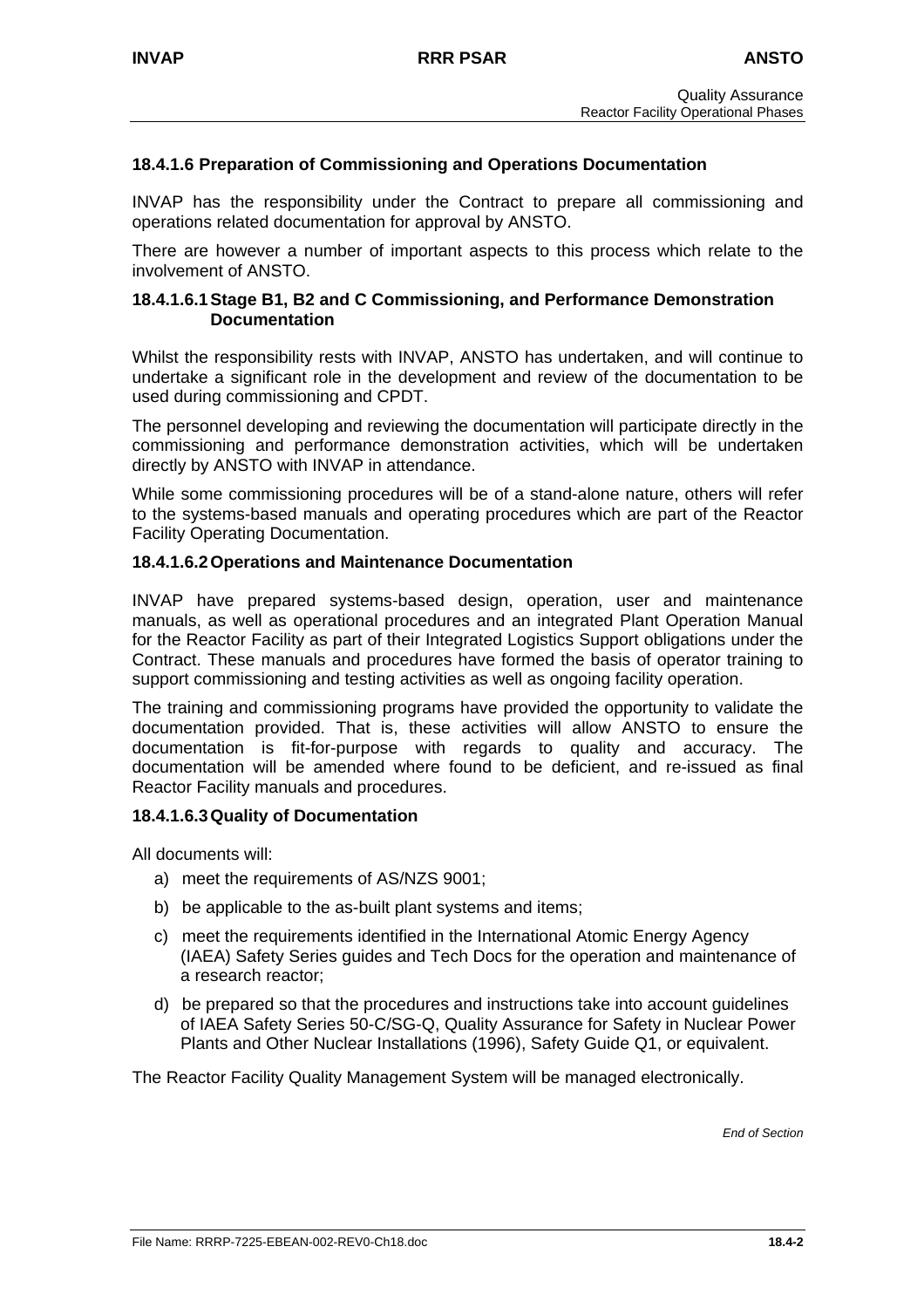# **18.5 REACTOR FACILITY QUALITY MANAGEMENT SYSTEM**

The safe operation of the Reactor Facility is ensured by engineered provisions and by the implementation of administrative controls, both of which are based upon the safety analysis presented in Chapter 16 of this document. The policies and procedures important to the safe operation of the reactor constitute the administrative controls, and exist in the form of Operational Limits and Conditions and in the Reactor Facility Quality Management System (QMS) documentation.

The Operational Limits and Conditions (OLC) meet the requirements of ARPANSA Standard Licence Conditions and reflect the provisions made in the design and operation of the reactor plant to ensure safe operation during normal start-up, operation at power, shutting down, shutdown, maintenance, testing, fuel handling and the conduct of irradiations and experiments. The OLC consist of Safety Limits, Limiting Safety System Settings and Limiting Conditions of Operation. The Safety Limits identify those operational parameters which, if exceeded, may cause damage to the reactor core or critical plant.

The Limiting Safety System Settings identify the allowable trip setpoints of instruments monitoring neutronics, Engineered Safety Features and other instrumentation which would prevent a safety limit being exceeded.

The Limiting Conditions of Operation identify minimum plant configuration, operational limits providing a margin to the safety limits and other conditions which are necessary to maintain safe operation.

The limits and conditions identify the bases of the limit or condition, the surveillance requirements and the necessary actions to be taken if there is non-compliance with a limit or condition, as well as any relevant references to the safety analyses of Section 16 of this document.

The operating procedures and instructions important to safety are addressed in the Reactor Facility Quality Management System, as required by the ARPANSA Standard Licence Conditions. This Quality System covers the activities undertaken in the Reactor Facility, and addresses the interfaces with other divisions and units outside the Nuclear Technology Division. The objective of the Quality Management System is to develop and implement arrangements that promote safe and effective reactor operation by providing the documentation which gives assurance that operating and maintenance activities are controlled processes. This objective will be met through implementation of standardised procedures and instructions that have been reviewed and approved by personnel with the appropriate knowledge, experience and authority. The documentation structure of the Reactor Facility QMS consists of a Quality Policy, Quality Manual, safety-related documentation, administrative process procedures and instructions, plant-specific operations manuals, and specific plans and supporting documentation. The QMS Process Procedures identify the administrative controls in place relating to other components of the documentation system (such as the SAR, PSA, OLC, systems manuals and procedures and integrated plant operation procedures), as well as the administrative controls covering the other processes involved in operation, utilisation and maintenance of the Reactor Facility. The procedures and instructions provide a clear statement of the responsibilities, precautions and pre-requisites and records associated with each activity, as well as the detailed procedural aspects. Figure 18.5/1 depicts the structure of the Reactor Facility Documentation System.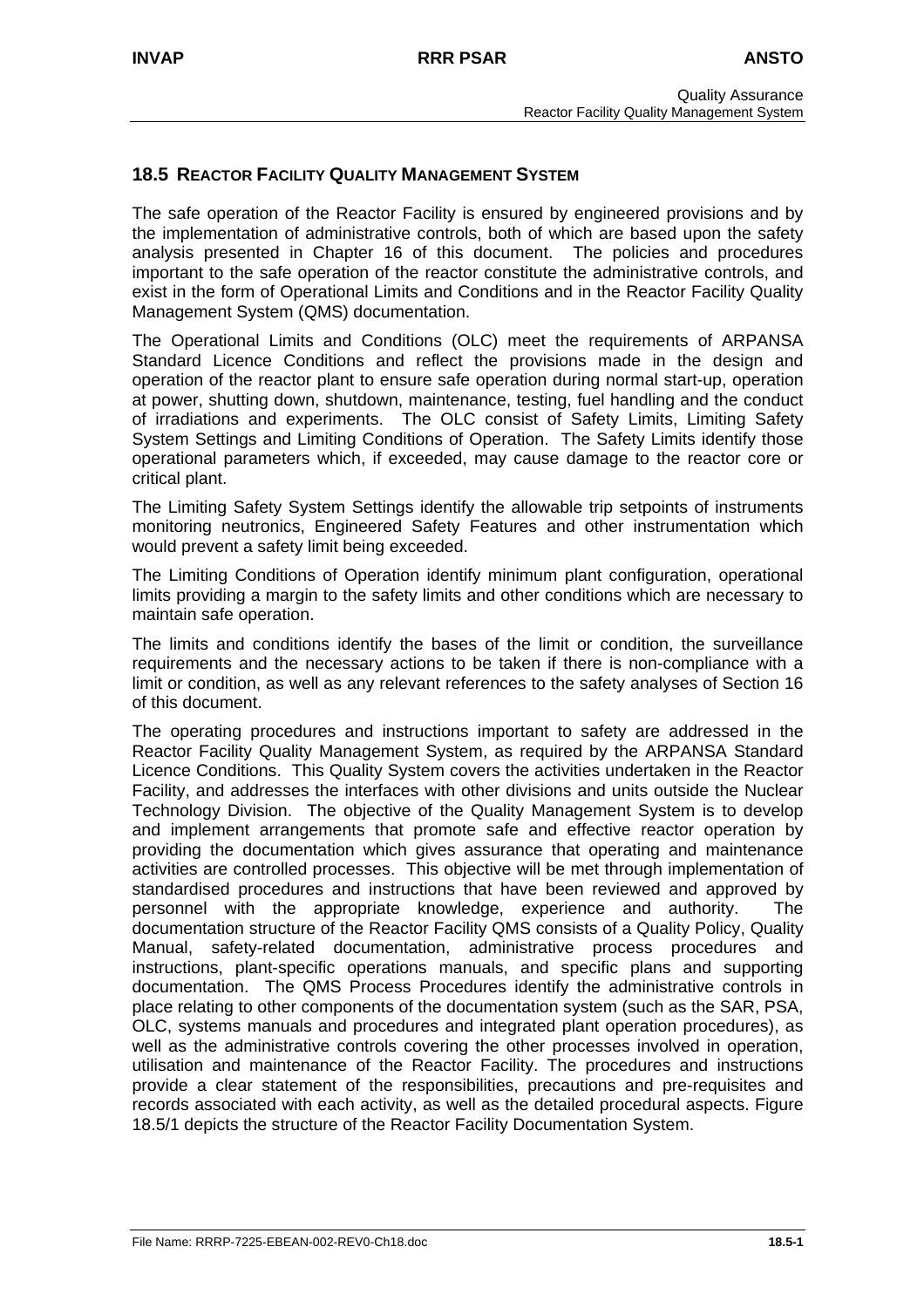The Reactor Facility QMS has been developed to meet the requirements of AS/NZS 9001: 2000, *Quality Systems - Model for Quality Assurance in Design, Development, production, Installation and Servicing.*

The Quality System covers:

- a) Management of safety, including reactor, radiological and industrial safety.
- b) Management of the fuel element cycle from verification of specification, receipt and inspection, assembly, storage, loading and unloading, shearing, storage, cropping and return for storage or reprocessing, and all associated handling activities.
- c) Fuel element accounting, in-core fuel management, reactor physics, reactivity measurements and accounting.
- d) Operation of the reactor and ancillary plant.
- e) Maintenance and modification of the reactor and ancillary plant.
- f) Irradiations and experiments.
- g) Training, retraining, accreditation and reaccreditation of all staff associated with operation and maintenance of the reactor.
- h) Emergency preparedness and response.
- i) General Quality System arrangements relating to management review, document preparation and control, internal audits, non-conformance control and corrective action, and quality records.
- j) Continual improvement.
- k) Management of customer-related processes.

Further detail on the scope and attributes of specific QMS Process Procedures is given in Section 18.5.3 below.

# **18.5.1 Documentation System Design**

The Reactor Facility QMS represents the plans and arrangements for maintaining effective control of activities undertaken at the Reactor Facility and is implemented by a hierarchial documentation system identifying the administrative controls by which the facility is safely and effectively managed. This is achieved primarily through the QMS Process Procedures, together with the integration of other safety and administrative processes relating specifically to the Reactor Facility and the wider ANSTO organisation. This system is the means by which the Reactor Facility management communicates its expectations to staff, as well as the means by which it ensures facility staff have the capability to meet those expectations, and the means by which it monitors performance and compliance with regulatory requirements. The QMS brings together, in one system, administrative controls to ensure that safety, regulatory, operational, quality, environmental and commercial objectives are met.

The QMS has been developed to meet relevant Australian and international requirements, and has drawn upon Australian and international guidance, and international best practice. The requirements for the QMS include:

### ARPANSA Standard Licence Conditions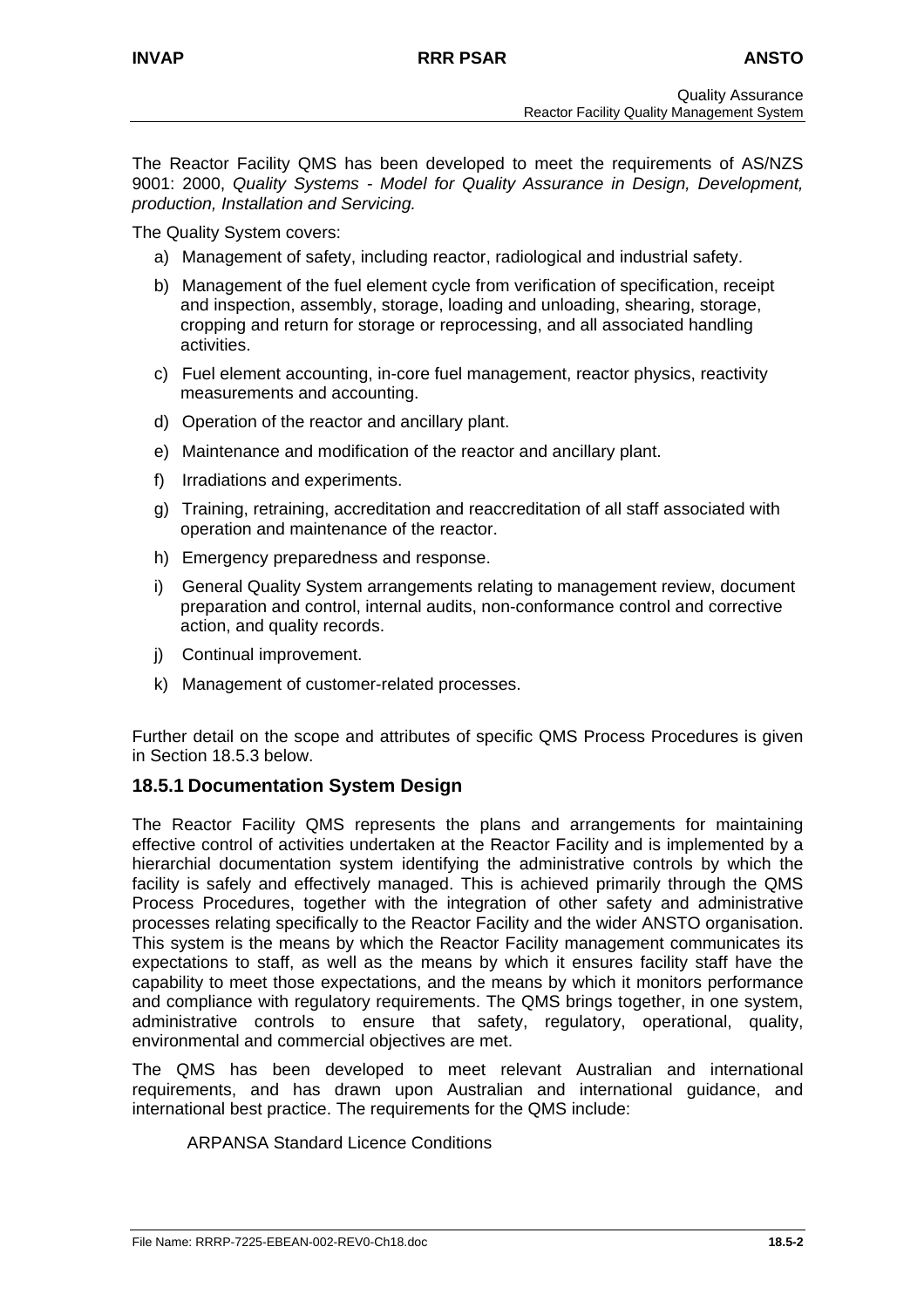AS/NZS 9001 Quality Management System

AS/NZS 14001 Environmental Management System

Additionally, the following guidance material was considered when developing the system:

IAEA Safety Series Guides

ARPANSA RG- Safety Assessment Principles

ARPANSA RG-13 Plans and Arrangements

ASME NQA-1 Nuclear Quality Standard

The QMS documentation has been developed to be consistent with the requirements and format of the ANSTO Business Management System (ABMS) certified to AS/NZS 9001: 2000 in July 2004, and the ANSTO Safety Management System, including the Safety Directives. This ensures consistency of the application of administrative requirements across the ANSTO site, and an effective interface between the Reactor Facility and other divisions. Where staff of another division are identified as performing functions in the Reactor Facility, appropriate personnel from that division are included in the review process and sign-off as accepting performance of that function. The QMS does not replicate requirements and processes of the ABMS, but rather provides reference and demonstration of the referenced requirements and processes.

The experience with the HIFAR Quality Management System, certified to AS/NZS 9001 in 1996, and recertified in 1999 and 2003, which constitutes the plans and arrangements for effective control of HIFAR, has been drawn on in the development of the Reactor Facility QMS. This consideration provides the benefit derived from the experience of operating a research reactor within a certified quality system framework in the ANSTO and ARPANSA context over an eight year period. A number of human-factors related issues have been recognised in that system through this period of use, and the Reactor Facility QMS has been developed to address those issues as well as meet the revised quality and environmental standards and licence requirements that have arisen since development and certification of that system.

These changes primarily relate to rationalisation of the level of detail in the operating procedures and an enhancement of clarity. The Reactor Facility QMS documentation provides streamlined procedures, with a greater level of detail being available in referenced and/or sub-ordinate documents. The fundamental difference between the two systems is in the nature of integration of documentation relating specifically to operation of the facility, namely the systems operating procedures and instructions. The HIFAR QMS has the systems operating procedures and instructions as embedded components of the administrative procedures and instructions; the Reactor Facility has a separate administrative procedures manual in addition to the systems-based manuals developed by INVAP. This structuring provides greater clarity in both operating and administrative procedures.

Figure 18.5/1 depicts the hierarchy documentation structure related to the Reactor Facility and the relationship between the Reactor Facility documentation and the ANSTO BMS and Safety Management System.

# **18.5.2 Documentation System Development and Review Process**

The QMS administrative process procedures, listed in Table 18.5/1, were developed through a process including: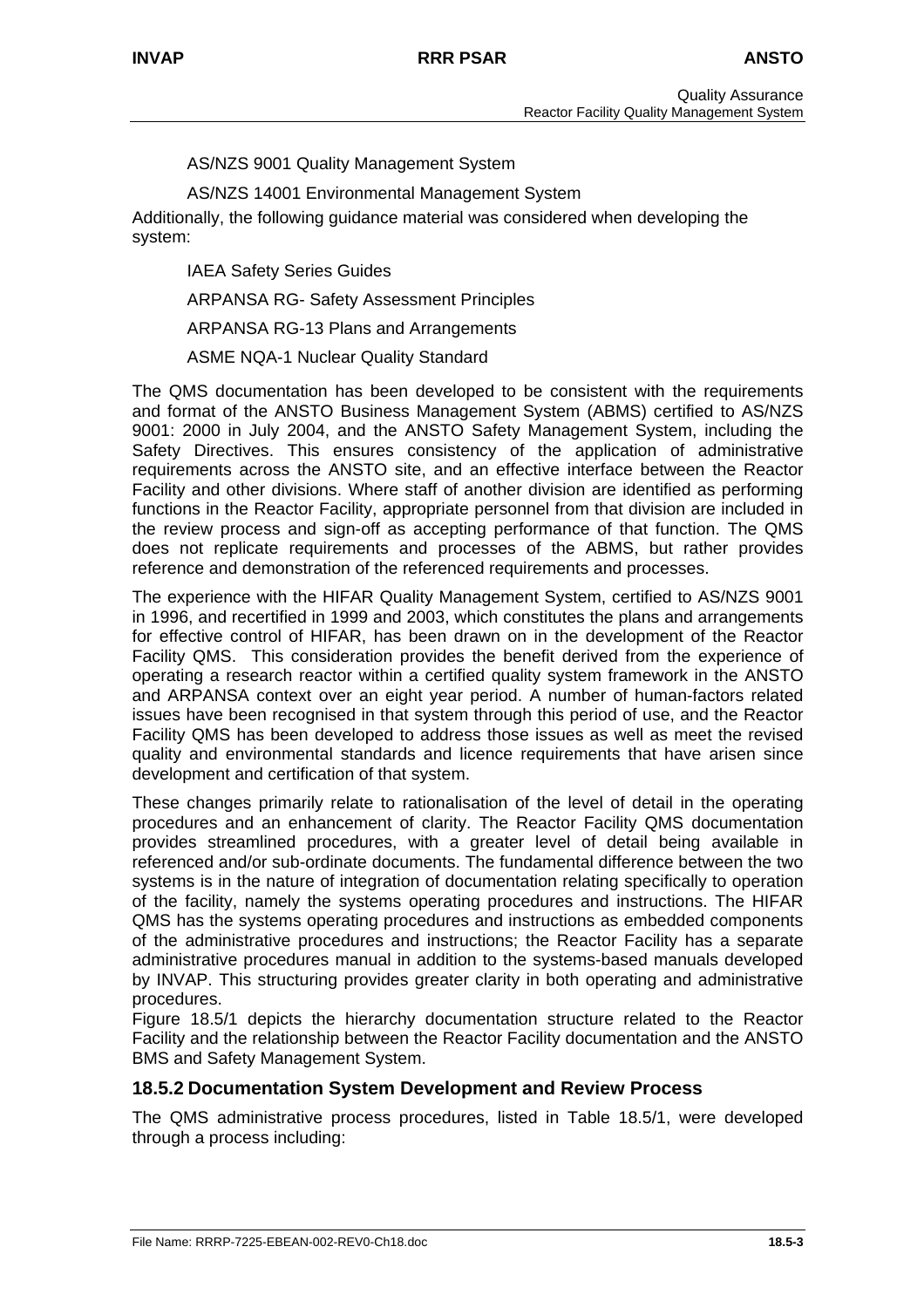- a) identification of the licence condition and management system standard requirements above:
- b) series of interactions allowing input from personnel across the ANSTO site with a wide range of experience and expertise in the specific areas;
- c) inclusion of relevant attributes from the guidance material above; and
- d) integrated review and re-baselining.

Further documentation includes subordinate instructions and forms required for implementation of the QMS Process Procedures.

A robust review process was also implemented in the development of the Reactor Facility systems manuals prepared by INVAP. These manuals include: design, operations, user and maintenance manuals and systems procedures as well as integrated plant operation procedures. These manuals, drafted by the INVAP designers, were reviewed extensively within INVAP for consistency across all other components of the documentation system prior to transmission to ANSTO. The manuals were then provided to ANSTO and reviewed extensively by Operations Planning personnel and RRR Project personnel with specific systems expertise. The criteria employed in these reviews included:

- a) consistency with the Safety Analysis Report (SAR);
- b) consistency between manuals of the same system;
- c) consistency between manuals of interfacing systems;
- d) consistency with manual drafting templates;
- e) clarity of description; and
- f) human-factors aspects.

The review of this material provided an excellent opportunity for the proposed operational personnel to develop their understanding of systems design, operation of systems, and of the interaction of systems.

The QMS Manual includes the Quality Policy for the Reactor Facility, documenting the management commitment and priority given to implementation of arrangements to ensure all the above objectives are met, as well as identifying key quality and safety objectives and providing detail of the plans and arrangements embedded in the system. It also integrates the requirements of the Nuclear Analysis Section of Nuclear Technology Division which provides support for Reactor Facility operation.

# **18.5.3 Documentation System Attributes**

An essential attribute of a system to maintain effective control is documented arrangements providing clearly defined roles and responsibilities, authorities, delegation deputising arrangements, lines of reporting and resource management. This information is contained within position Role Profiles and *Operating Organisation*, which also identifies the expected qualifications and experience of personnel, and the objectives of the staff selection process, thereby ensuring staff have appropriate attributes and capabilities to perform their respective roles, including sufficient safety awareness. It also identifies responsibilities for communication with external organisations, including ARPANSA. Staff performance is systematically evaluated using a formal objective setting and review process.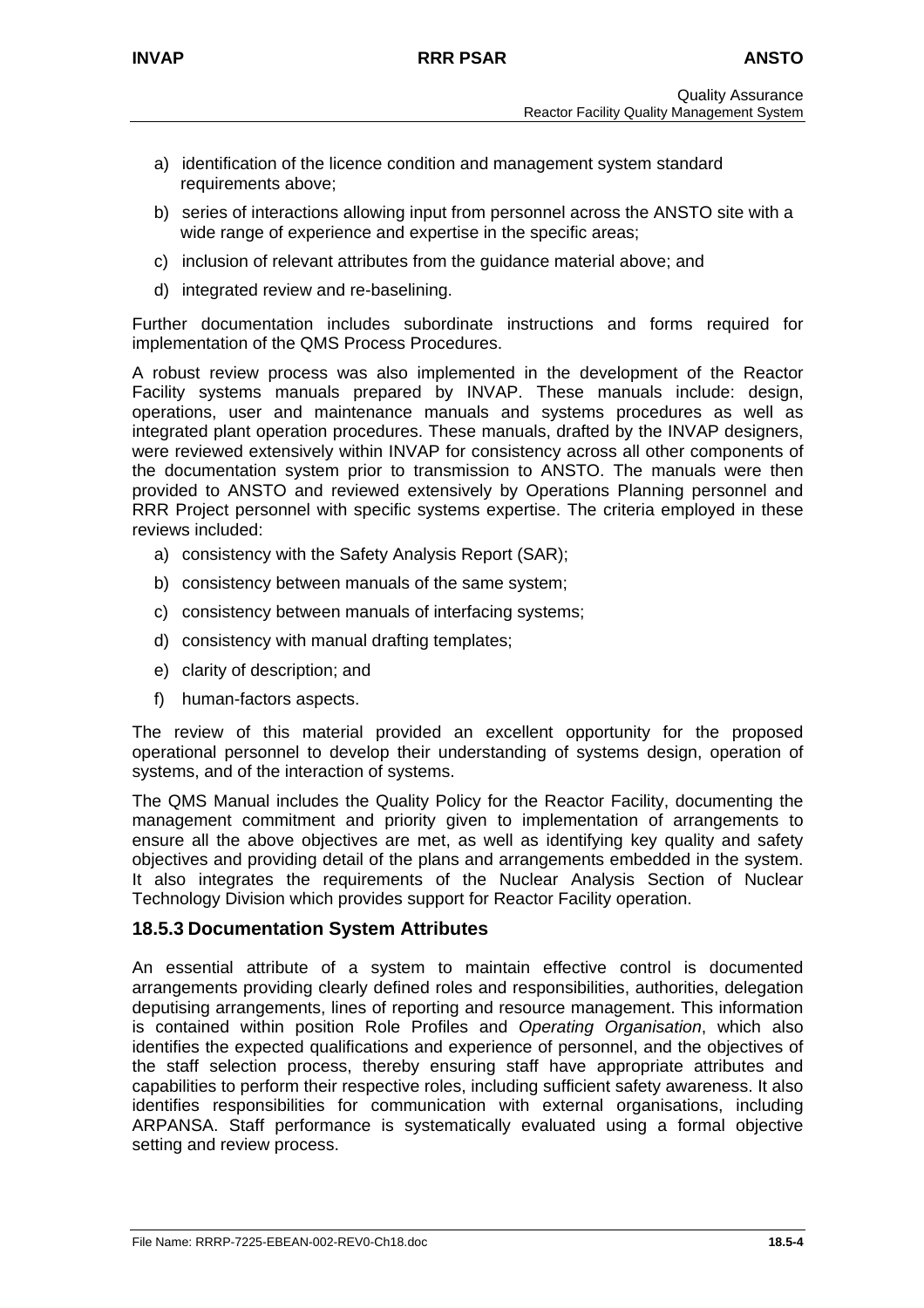The safe operation of the Reactor Facility is contingent upon an ongoing knowledge of the design basis of the facility, as identified in the relevant safety analysis documents, and an appreciation of the consequences of postulated events which would place the plant outside the safe operating envelope defined in the SAR. Operational Limits and Conditions are established from the Safety Analysis Report. A Probabilistic Safety Assessment is provided.

Operation of the Reactor Facility in compliance with the OLC's, systems operating procedures and therefore within the safe operating envelope identified by the SAR, is prescribed by *Conduct of Operations*. This, in turn, ensures operation with an adequate margin of safety to the relevant safety limit. This procedure identifies the need for plant surveillance, reporting of plant degradation and failure, and oversight of maintenance work including plant tagging, isolation and the oversight of contract effort. It also addresses shift handover and control room log-keeping arrangements, and lines of communication for reporting issues of operational concern.

*Documentation* and *Records Management* identify the requirements for preparation, review, approval and revision of documents used within the QMS, as well as for maintenance of records of activities undertaken within the facility. They provide for review and agreement of management in other divisions performing tasks in the Reactor Facility.

*Core Management* identifies the requirements for reactor physics calculation and assessment of approved cores of particular fuel and control rod type, as well as assessment of the performance of any proposed core changes, such as new fuel types or control absorbers. It also includes the assessment of and reporting on core loadings for compliance with the OLC.

Compliance with the OLC is also identified in *Utilisation Management* which identifies the need for controls over irradiation of materials by means of the Target and Canning Specification to ensure there is adequate heat transfer, no excessive build up of pressure or activity, and adequate encapsulation in targets irradiated in the irradiation facilities. Control over facility users is achieved by training and authorisation.

The need for revision of the licensing and design basis documentation, including the SAR, PSA, OLC and systems manuals and procedures, arising from plant modifications or for other reasons is identified in *Configuration Management*. This ensure that all safety and operating documentation available to staff is maintained current and consistent with the installed plant.

Training in each of these safety-related documents and methodologies is identified in *Training and Personal Development Management*. This procedure also identifies implementation of a Systematic Approach to Training (SAT), including the need for induction, role-specific and ongoing training, the need for accreditation of Reactor Operators, and demonstration of required competencies before staff are authorised to perform work at the facility. Ongoing training includes refresher training, to ensure staff retain knowledge of reactor fundamentals and systems design and operation, as well as training staff on aspects related to plant modification, documentation revision and lessons learnt from operational experience. All training is assessed for effectiveness on completion, as is the training program to identify scope for improvement. An essential element of training is on safety awareness and nuclear safety principles, including safety culture and defence-in-depth, and training in the organisational policies contained within the ABMS and the Reactor Facility QMS, and the ANSTO Safety Management System.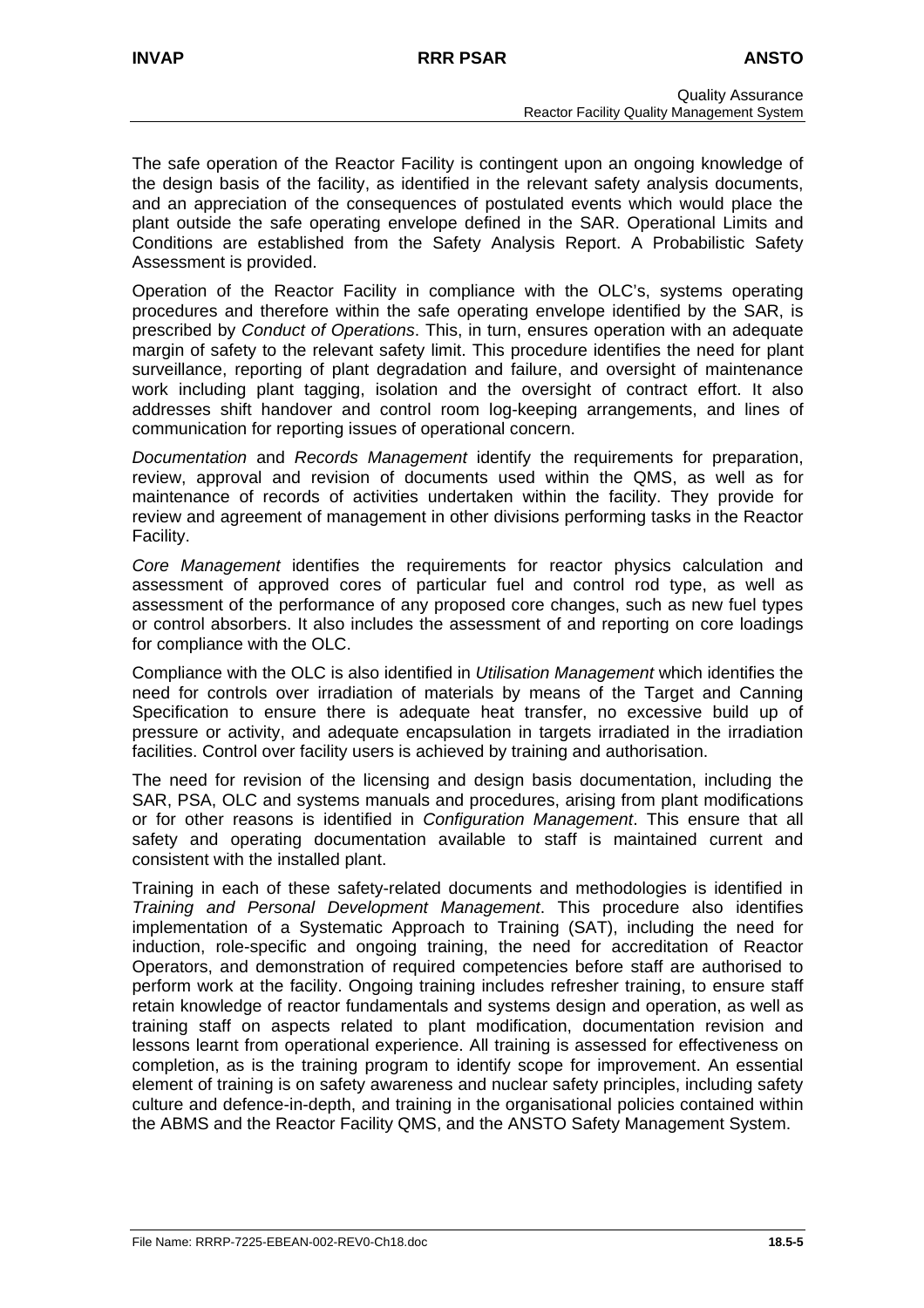*Maintenance Management* identifies the arrangements for preventive and corrective maintenance, including prioritisation of maintenance work commensurate with the safety significance of the system, structure or component, and isolation and tagging of plant. It also identifies the need for functional testing of plant and equipment prior to returning the maintained item into service, and the oversight of contract effort as well as support services (maintenance, test and inspection) from other ANSTO divisions. It includes the need for systems to ensure instrumentation calibration remains current, that there is an adequate inventory of spare parts and the need for systems to record maintenance and plant history.

*Safety Management* and *Radiological Safety* collectively identify the means by which the requirements of the ANSTO Safety Management System are implemented within the Reactor Facility. *Radioactive Source Control* identifies the arrangements implemented to ensure adequate controls are in place related to handling, storage and transfer of radioactive materials.

*Nuclear Materials Management* identifies the processes associated with the handling storage, transport and accounting of nuclear materials in the Reactor Facility. This includes meeting ANSTO's safeguards requirements under the *Nuclear Non-Proliferation (Safeguards) Act 1987* and relevant international treaties, which are managed by Government and Public Affairs division.

*Security management* identifies the physical protective arrangements for the Reactor Facility and the interface with site security arrangements. The arrangements include, access restrictions reference to the ANSTO Security Plan.

*Event Response* identifies the organisational and local arrangements for responding to events at the Reactor Facility, including reference to guidance for response to specific incident scenarios. It includes activation of on and off-site response arrangements and communication.

*Waste Management* identifies the arrangements to ensure personnel safety and environmental objectives are met when dealing with waste arising in the Reactor Facility.

*Process Improvement* identifies the processes associated with reporting of nonconformances, including abnormal operating occurrences, the process for taking corrective and preventative measures and the identification of improvements to enhance safety and optimise facility availability.

*Business Planning* and *Business Review* identify the management processes for planning, budgeting, allocation and assessment of implementation of the QMS plans and arrangements to ensure all objectives and performance indicators are met and that adequate human, financial and material resources are applied, to meet all operational, training and safety objectives. They indicate the need for clear lines of communication of issues arising within the Reactor Facility and the wider ANSTO Organisation to be in place, including a means of feedback from staff to management. They also include the setting of performance and development objectives relating to operational, safety, radiation protection and environmental protection matters, the inclusion of these objectives in the Business Plan, and the periodic review of policies, authorisations and staffing requirements.

*Organisational Arrangements During Commissioning* identifies the organisational groups involved in commissioning, testing and operational activities, and the associated interfaces, and roles and responsibilities, and lines of reporting and communication, throughout the various stages of the commissioning process.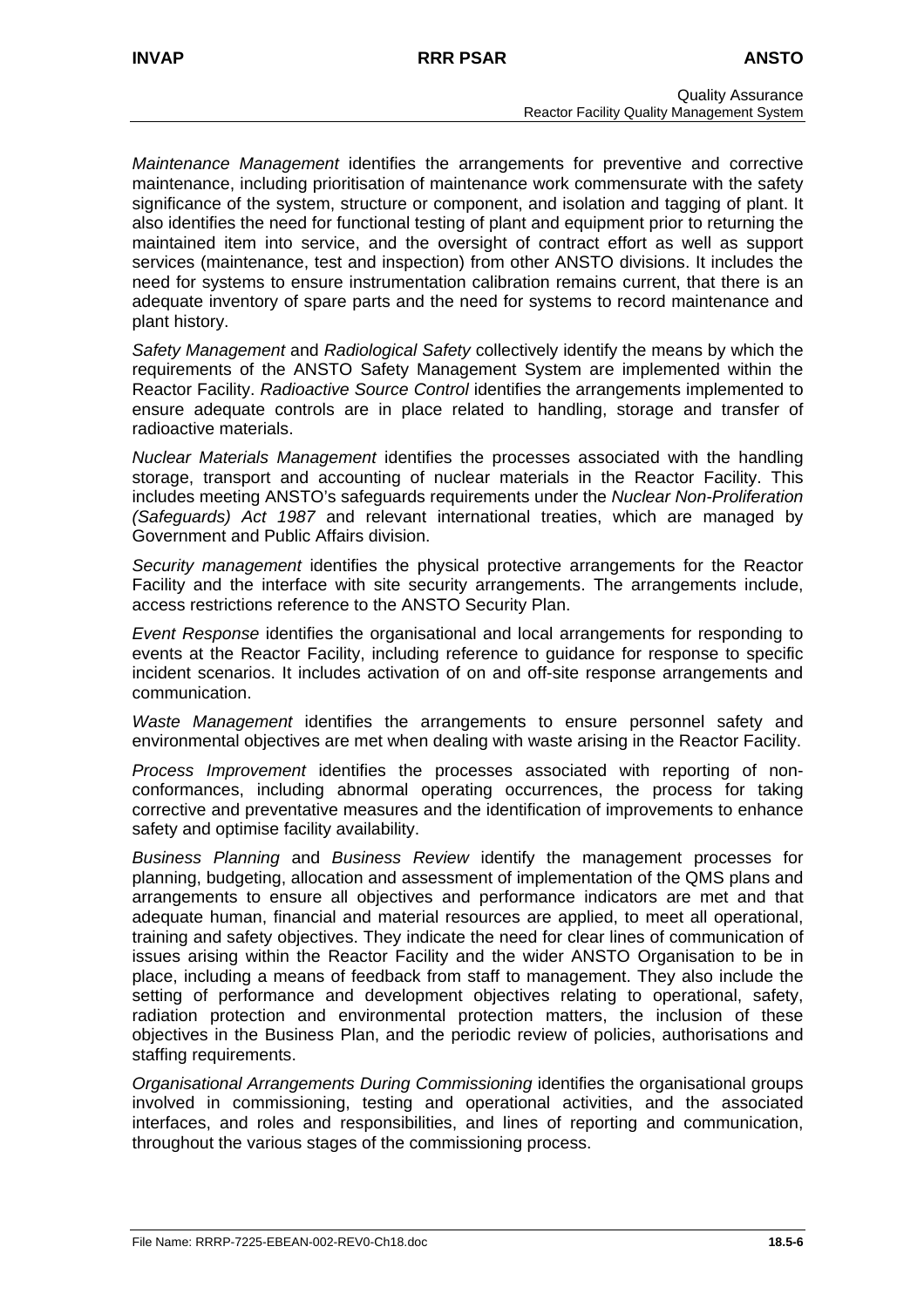The objective of the QMS described in these plans and arrangements is the implementation of a systematic and integrated approach to ensure effective control of all activities undertaken by personnel at the Reactor Facility. The QMS provides the framework necessary:

- a) to implement organisational arrangements focusing on safety and quality objectives;
- b) to ensure staff have the necessary skills knowledge and attributes to safely operate the facility, with a strong appreciation of the facility design basis ;
- c) to foster recognition by the staff of the need for their actions to support performance of safety functions; and
- d) to promote a responsible approach to operation, maintenance of defence-in-depth and a strong safety culture.

Implementation of the system and vigilance on the part of all staff will contribute to safe and effective operation, and will maximise plant availability in support of the ANSTO mission and organisational objectives.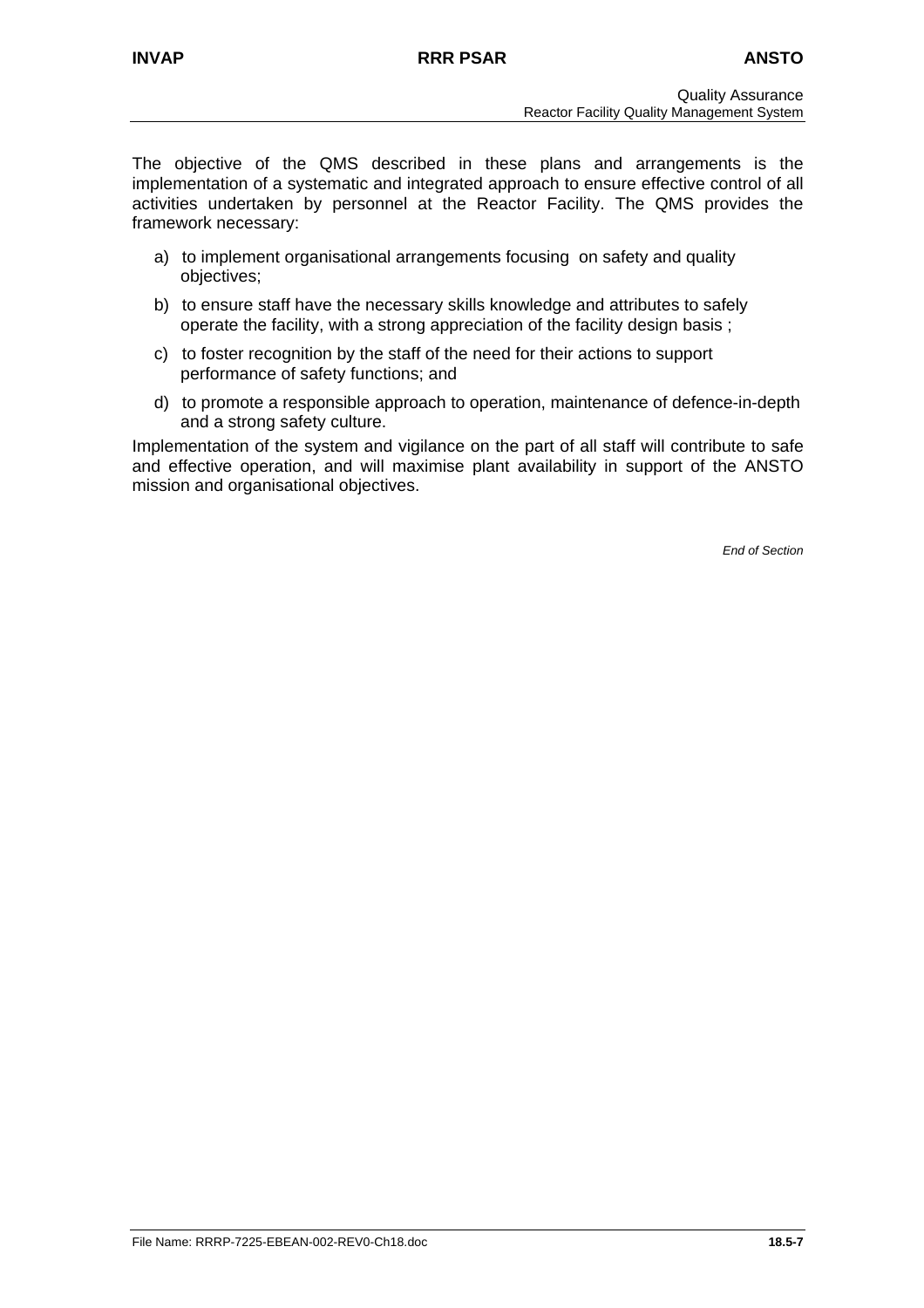Quality Assurance Reactor Facility Quality Management System

# **Figure 18.5/1 Reactor Facility Documentation System**

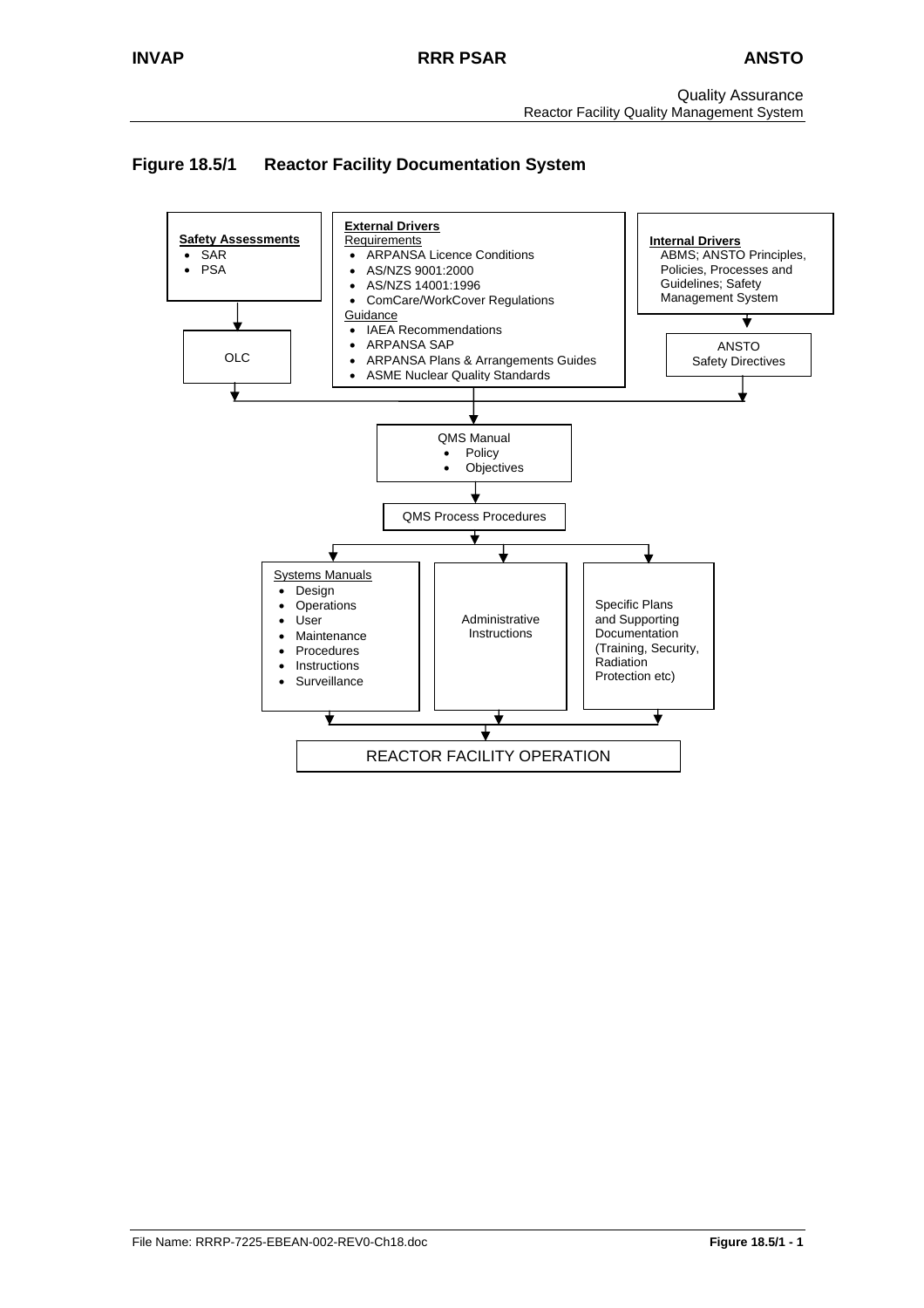# **Table 18.5/1 Reactor Facility QMS Process Procedures**

|                | <b>Procedure</b>                                          | <b>Scope</b>                                                                                                                                                                                                                                                                                                                     |
|----------------|-----------------------------------------------------------|----------------------------------------------------------------------------------------------------------------------------------------------------------------------------------------------------------------------------------------------------------------------------------------------------------------------------------|
| NRP 01.        | <b>Business Planning</b>                                  | dovetail with ANSTO policies<br>$\bullet$<br>objective & KPI setting (NT Plan)<br>$\bullet$<br>budgeting, project funding<br>$\bullet$<br>strategic & operational plans<br>financial management<br>$\bullet$                                                                                                                     |
| <b>NRP 02.</b> | <b>Business Review</b>                                    | management system review - effectiveness<br>$\bullet$<br>facility operational business review<br>$\bullet$                                                                                                                                                                                                                       |
| <b>NRP 03.</b> | Process Improvements                                      | continual improvement<br>$\bullet$<br>client feedback<br>$\bullet$<br>internal audit<br>AOR, OOR, FAA<br>non conformances<br>operational occurrences,<br>O<br>abnormal occurrences,<br>$\circ$<br>non-conforming product<br>$\circ$<br>corrective actions<br>$\circ$<br>preventive actions<br>O<br>monitoring effectiveness<br>٠ |
| <b>NRP 04.</b> | Documentation<br>Management                               | preparation, review, approval<br>$\bullet$<br>revision<br>controlled copies<br>electronic access<br>records management - retention, include<br>archiving                                                                                                                                                                         |
| NRP 05.        | Records Management                                        | record retention and archiving<br>$\bullet$                                                                                                                                                                                                                                                                                      |
| NRP 06.        | <b>Operating Organisation</b>                             | consistent with SAR Chapter 13<br>$\bullet$<br>roles and responsibilities<br>$\bullet$<br>qualification<br>$\bullet$<br>fitness for duty<br>$\bullet$<br>delegations<br>$\bullet$                                                                                                                                                |
| NRP 07.        | <b>Training and Personal</b><br>Development<br>Management | consistent with SAR Chapter 13<br>$\bullet$<br>training program<br>accreditation levels<br>refresher training and reaccreditation<br>accreditation panel<br>panel review                                                                                                                                                         |
| <b>NRP 08.</b> | <b>Conduct of Operation</b>                               | staffing<br>$\bullet$<br>fitness for duty<br>$\bullet$<br>periodical updating and review<br>$\bullet$<br>self assessment<br>safety culture<br>operability<br>licence<br>OLC compliance<br>foreign material exclusion                                                                                                             |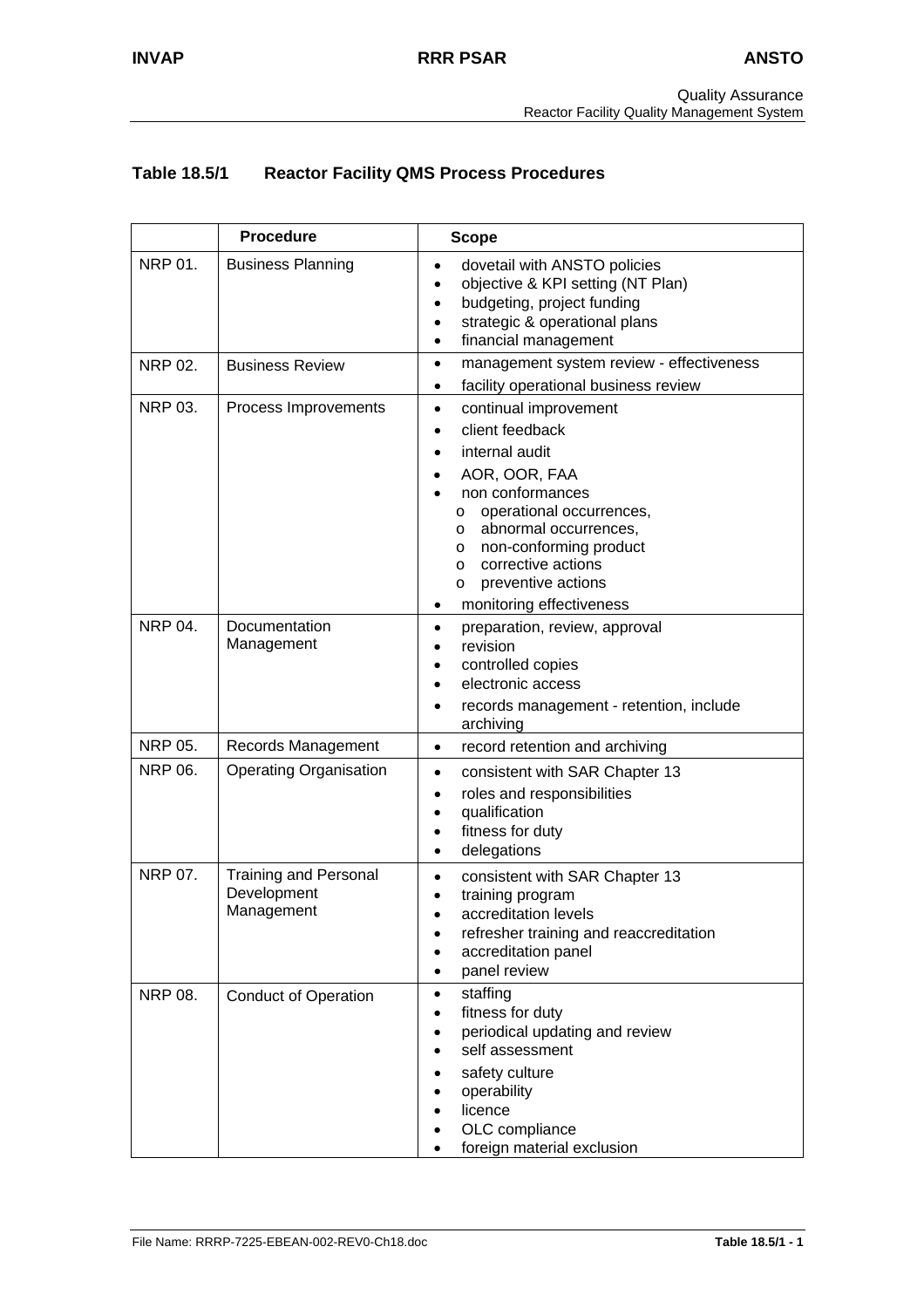Quality Assurance

Reactor Facility Quality Management System

|                | <b>Procedure</b>                        | <b>Scope</b>                                                                                                                                                                                                                                                                                                                  |
|----------------|-----------------------------------------|-------------------------------------------------------------------------------------------------------------------------------------------------------------------------------------------------------------------------------------------------------------------------------------------------------------------------------|
|                | <b>Conduct of Operation</b><br>(cont'd) | procedural use and adherence (all BMS<br>$\bullet$<br>manuals etc)<br><b>RAC</b><br>$\bullet$<br>Surveillance, testing<br>$\bullet$<br>periodical regulatory reporting<br>$\bullet$<br>human factors<br>$\bullet$<br>approval of experiments<br>$\bullet$<br>plant safety review & upgrading<br>$\bullet$                     |
| NRP 09.        | Safety Management                       | <b>ANSTO policy</b><br>$\bullet$<br>OH&S<br>$\bullet$<br>o WorkCover requirements<br><b>Safety Directives</b><br>$\circ$<br>Fire safety<br>smoke detection,<br>$\circ$<br>o fire suppression,<br>o combustible material control,<br>egress,<br>$\circ$<br>fire response<br>O                                                  |
| <b>NRP 10.</b> | <b>Radiological Safety</b>              | for radiation workers and others<br>$\bullet$<br>local HP arrangements<br>$\bullet$<br>local area classification<br>$\bullet$<br>area radiation monitoring<br>$\bullet$<br>ALARA compliance<br>$\bullet$<br>dose reduction                                                                                                    |
| <b>NRP 11.</b> | Configuration<br>Management             | licensing basis<br>$\bullet$<br>safety reviews and evaluations<br>٠<br>design control<br>$\bullet$<br>modifications<br>$\bullet$<br>project management<br>$\bullet$<br>human factors<br>$\bullet$<br>staged submission<br>review approval<br>regulatory interface<br>document revision<br>process verification and validation |
| <b>NRP 12.</b> | Maintenance<br>Management               | work control<br>post maintenance testing<br><b>CMMS</b><br>routine surveillance<br>testing & inspection<br>preventive & corrective maintenance<br>Extended shutdown<br>safe working permits<br>spares inventory<br>danger tags<br>isolations                                                                                  |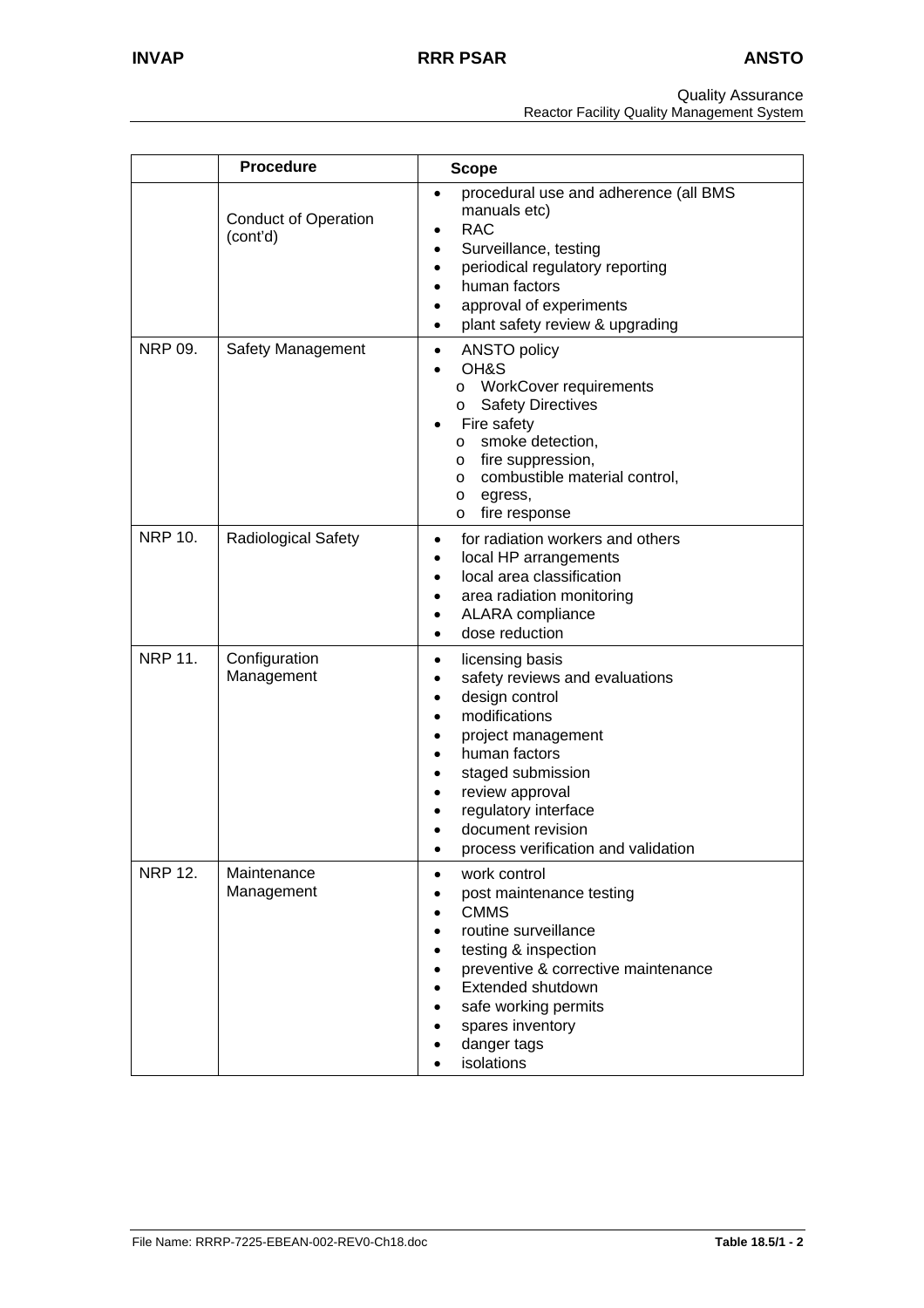Quality Assurance

Reactor Facility Quality Management System

|                | <b>Procedure</b>                                       | <b>Scope</b>                                                                                                                                                                                                                 |
|----------------|--------------------------------------------------------|------------------------------------------------------------------------------------------------------------------------------------------------------------------------------------------------------------------------------|
| <b>NRP 13.</b> | <b>Utilisation Management</b>                          | facility & systems operations manuals<br>$\bullet$<br>logs<br>irradiation approval<br>programming<br>monitoring and measurement of products and<br>process<br>production scheduling                                          |
| <b>NRP 14.</b> | <b>Core Management</b>                                 | reactor analysis<br>٠<br>criticality<br>$\bullet$                                                                                                                                                                            |
| <b>NRP 15.</b> | <b>Nuclear Material</b><br>Management                  | including fuel, control rods, heavy water<br>$\bullet$<br>receipt<br>$\bullet$<br>handling<br>$\bullet$<br>inspection<br>٠<br>transport<br>٠<br>storage<br>accounting,<br>safeguards reporting<br>٠<br>disposal<br>$\bullet$ |
| <b>NRP 16.</b> | Radioactive Source<br>Control                          | ANSTO policy<br>$\bullet$<br>licence<br>$\bullet$<br>use and inspection<br>$\bullet$<br>source register<br>$\bullet$<br>storage<br>$\bullet$<br>disposal<br>$\bullet$                                                        |
| <b>NRP 17.</b> | Waste Management                                       | radioactive and other<br>٠<br>solid, liquid, gas<br>$\bullet$<br>limits<br>$\bullet$<br>sampling<br>$\bullet$<br>storage<br>٠<br>disposal<br>$\bullet$<br>environmental protection<br>$\bullet$                              |
| <b>NRP 18.</b> | <b>Event Response</b>                                  | <b>ANSTO Response Plan</b><br>$\bullet$<br><b>RRR</b> local control<br>$\bullet$<br>operator response to anticipated operational<br>occurrences, DBA, BDBA.                                                                  |
| <b>NRP 19.</b> | <b>Security Management</b>                             | facility security policy<br>$\bullet$<br>physical protection<br>٠<br>access systems<br>$\bullet$<br>control of visitors<br>$\bullet$                                                                                         |
| <b>NRP 20.</b> | Organisational<br>Arrangements during<br>Commissioning | organisational groups<br>$\bullet$<br>interfaces<br>roles and responsibilities<br>$\bullet$<br>lines of reporting and communication<br>$\bullet$                                                                             |